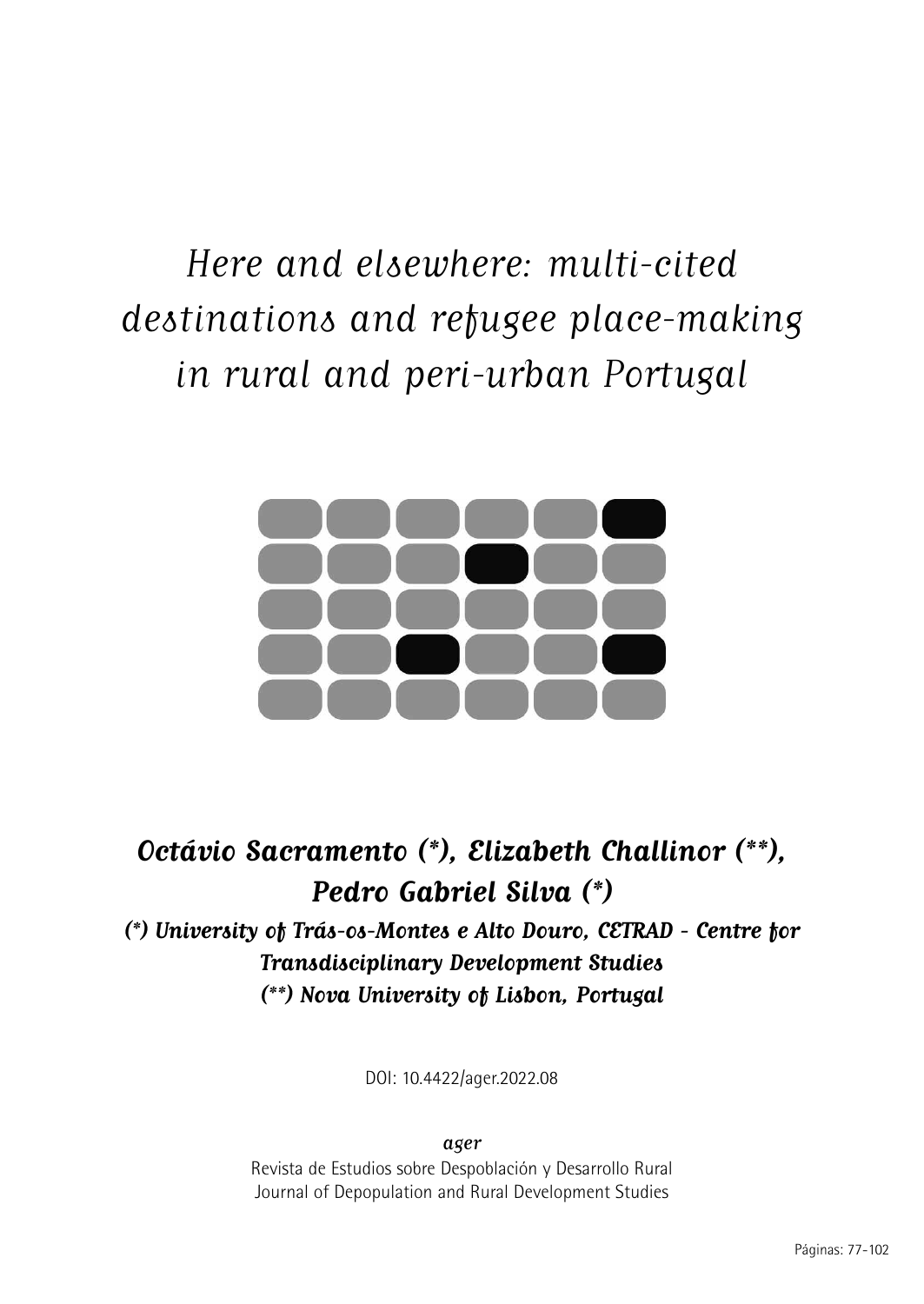### **Here and elsewhere: multi-cited destinations and refugee place-making in rural and peri-urban Portugal**

### *Highlights:*

- 1. Rural and peri-urban locations pose specific challenges and opportunities to refugee reception systems.
- 2. Difficulties accessing employment and services co-exist with lower living costs and closer community relations.
- 3. Understanding refugee settlement and belonging implies avoiding the pitfalls of methodological ruralism.
- 4. Refugees' translocal relations and imaginings of other locations influence their reception experience.
- 5. Besides policies, the territorial configurations and interpersonal relations are central in refugees' place making.

*Abstract:* Many countries receiving refugees have adopted a dispersed reception system. We examine the experiences of settling refugees in rural and peri-urban areas (north and centre of Portugal), using multiple case studies supported by the ethnographic method and semi-structured interviews. The main purpose of our analysis is to understand the complex intersections between the refugees' ambivalent subjectivities and the specific characteristics of these locations as a determinant factor in their connection and attitude towards place. To this end, we illustrate how their subjectivities are associated to imaginaries of other places (in and outside of Portugal) and how they build such imaginaries through digital networks. Understanding the significance of these digital connections implies avoiding the pitfalls of what we call *methodological ruralism*.

*Keywords*: Refugee settlement; belonging; mobility; digital networks, ethnography.

#### **Aquí y lejos de aquí: destinos multi-citados y place-making entre refugiados de contextos rurales y peri-urbanos portugueses**

#### *Ideas clave:*

- 1. Las ubicaciones rurales y periurbanas plantean retos y oportunidades a la acogida de refugiados.
- 2. Dificultades (empleo, servicios públicos) coexisten con menores costes de vida y mayor proximidad comunitaria.
- 3. Entender el asentamiento y la pertenencia de los refugiados implica superar el ruralismo metodológico.
- 4. Las relaciones e imaginaciones translocales de los refugiados influyen en su experiencia de acogida.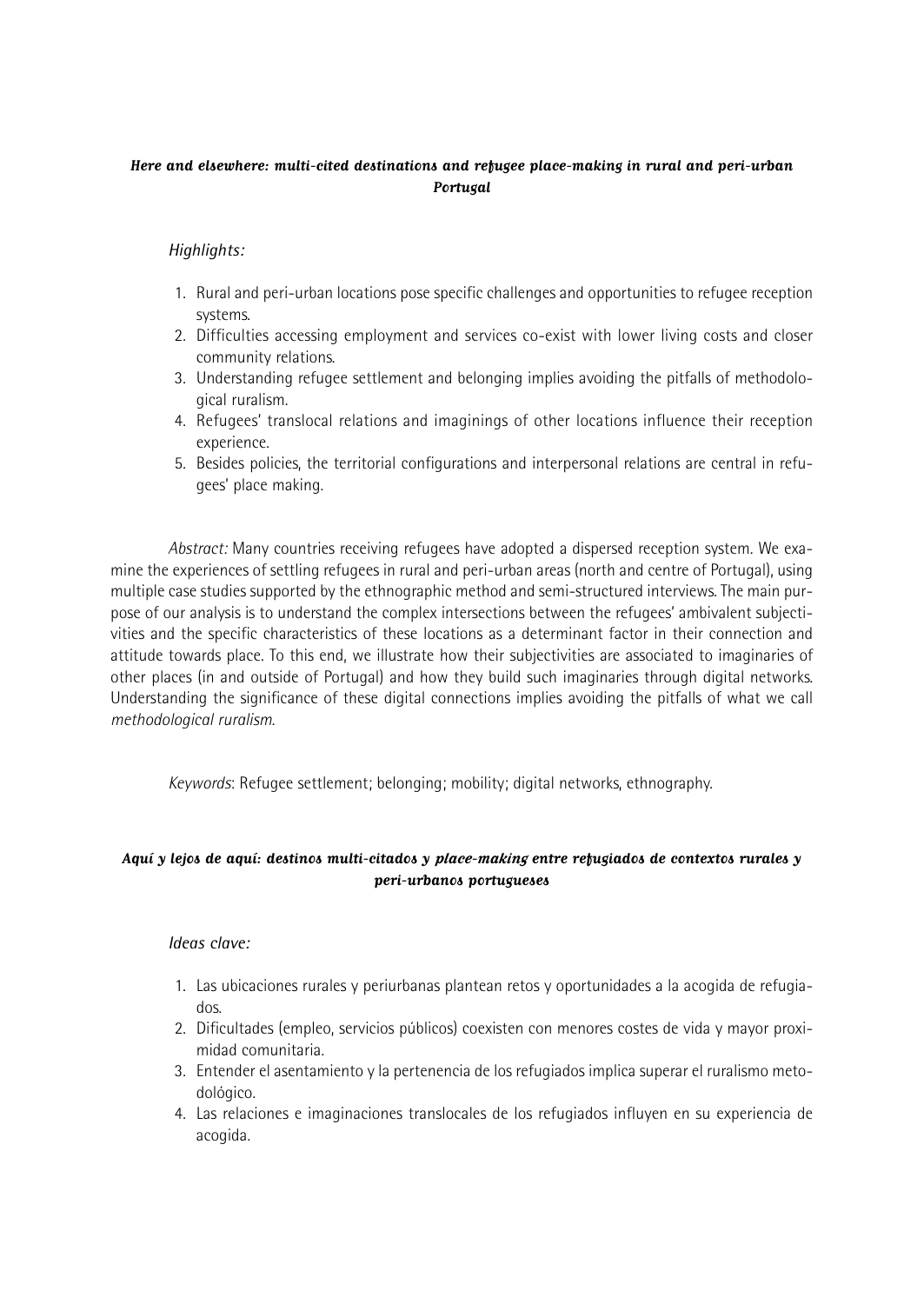5. Además de las políticas, los territorios y las interacciones son fundamentales en la construcción del lugar de los refugiados.

*Resumen:* Muchos países que reciben refugiados han adoptado un sistema de recepción disperso. Examinamos las experiencias de asentamiento de refugiados en áreas rurales y periurbanas (norte y centro de Portugal), recorriendo a estudios de casos múltiples suportados por el método etnográfico y entrevistas semiestructuradas. El objetivo principal es comprender las complejas intersecciones entre las subjetividades ambivalentes de los refugiados y las características específicas de los territorios de acogida como factor determinante en su conexión y actitud hacia el lugar. Ilustramos cómo sus subjetividades se asocian a imaginarios de otros lugares, dentro y fuera de Portugal, y como construyen estas imágenes a través de espacios sociales digitales. Comprender el significado de estas conexiones digitales implica evitar los escollos de lo que llamamos *ruralismo metodológico*.

*Palabras clave:* Asentamiento de refugiados; pertenencia; movilidad; redes digitales; etnografía.

Received: 26th March 2021 Returned for first revision: 2nd September 2021 Returned for second revision: 18th January 2022 Accepted: 10th March 2022

How to cite this paper: Sacramento, O., Challinor, E., Silva, P. G. (2022). Here and elsewhere: multicited destinations and refugee place-making in rural and peri-urban Portugal. *AGER: Revista de Estudios sobre Despoblación y Desarrollo Rural (Journal of Depopulation and Rural Development Studies)*, (34), 77-102. https://doi.org/10.4422/ager.2022.08

Octávio Sacramento. https://orcid.org/0000-0002-8533-3653 E-mail: octavsac@utad.pt Elizabeth Challinor. https://orcid.org/0000-0002-4374-067X E-mail: e.p.challinor@gmail.com Pedro Gabriel Silva. https://orcid.org/0000-0002-0635-725X E-mail: pgpsilva@utad.pt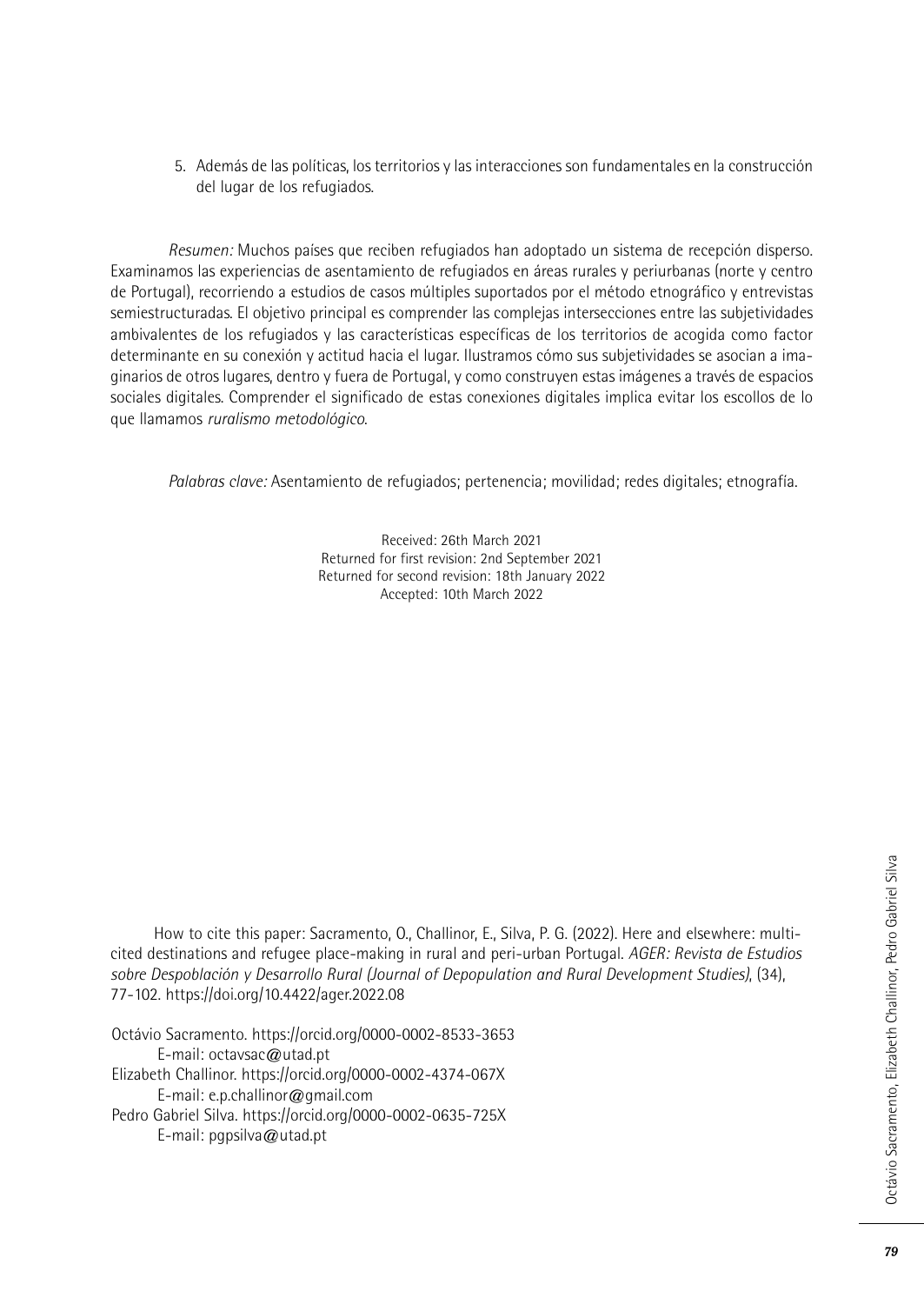### 1. Introduction

The enormous ongoing humanitarian challenge posed by forced migration across the globe due to unstable governments, climate change, unequal development and political repression (Hyndman & Giles, 2017) has been met with fragmented and paradoxical responses from countries in the Global North. Oscillating between compassion and repression and failing to keep their international commitments with regard to upholding asylum rights (Fassin, 2015), they have produced a "refuge crisis" (Sacramento et al., 2020), further accentuated by the policies of geographical dispersal which send refugees to areas that are under privileged and under financed (Darling, 2016), most of which are rural and peri-urban. These refugee hosting locations pose challenges which have received relatively little attention in the scholarly literature on Portugal, given that they are an emerging phenomenon which began with the implementation of a geographical dispersed reception system of refugees in the wake of the 2015 "refuge crisis"1. Even less attention has been given to the multiscale translocal dimensions of refugees' lives: the role of digital media networks in

 <sup>1•</sup> In Portugal, once a request for asylum is admitted, asylum seekers enjoy the same rights as refugees who have been granted status. Since there are no large reception centres for asylum seekers, they are all subject to the same geographical dispersal policy as refugees.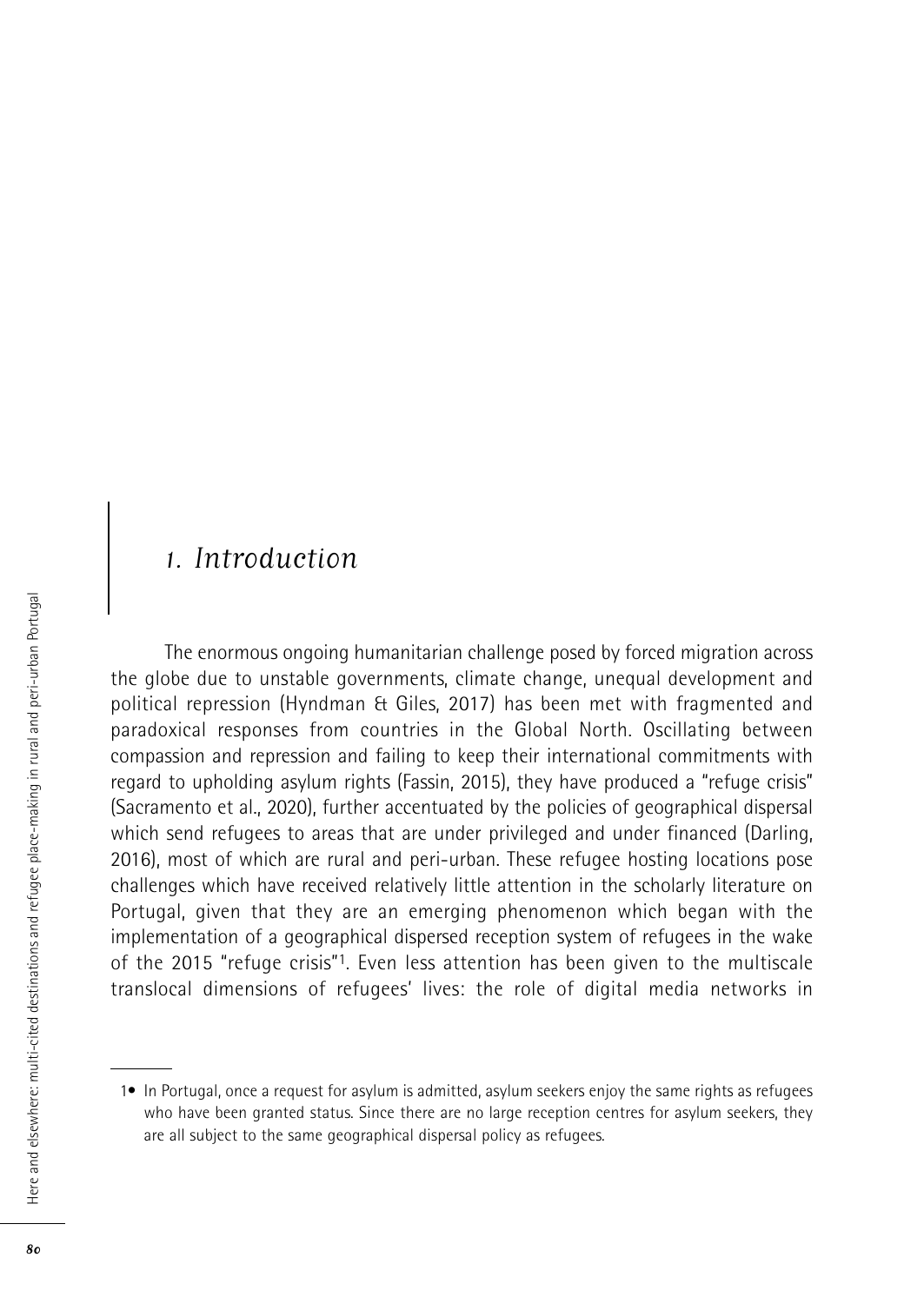maintaining long distance bonds of affection with relatives and friends; the consequent emerging of a sense of community, a perspective of place attachment, home imaginations and notions and feelings of (not) belonging (Ager & Strang, 2008; Leurs, 2019; Alinejad & Ponzanesi, 2020).

Research on refugee hospitality in rural contexts in other European countries has focused predominantly on issues related to housing, employment, entrepreneurship, bodily and sensory experiences, interaction with local inhabitants and the impact of their presence on host communities (Ledstrup & Larsen, 2018; Weidinger & Kordel, 2020; Barth & Zalkat, 2021; Glorius et al., 2021; Herslund & Paulgaard, 2021; Papadopoulos & Fratsea, 2021). Refugees' everyday translocal connections and how they provide coordinates for their place-making is a dimension of analysis that needs further research. Therefore, in our analysis of the Portuguese case, the aim is to adopt a relational perspective to understand how migrants' national and international relations and imaginings of other locations, influenced and constructed through digital spaces (Challinor, 2012), impact upon refugees' experience of living in the specific geographical locations they are assigned to through the government reception system.

We examine how the intersections between the local characteristics of these settings, the practices of their state and voluntary services and refugee subjectivities impact in different ways upon refugee integration processes and their sense of belonging. We illustrate how structural constraints and shortcomings in service delivery combine with creative responses at the local level and how these intersections are experienced by refugees in relation to their own aspirations, imaginings and biographic trajectories. We discuss how their sense of place and belonging develops through their everyday experiences which include participation in national and transnational social networks that provide information, support and some solace. We show how refugees draw on these networks to *cite* each other's accounts of their hosting conditions – hence the title – and how this affects their attitude to place.

This in turn illustrates the importance of qualifying the assertion that *place matters* (Platts-Fowler & Robinson, 2015, p. 476) by highlighting the impact of translocal and transnational relations upon refugees' imagined geographies of anxiety, belonging and desire as they project themselves beyond the physical borders of their hosting locations. Although the politics and the intimacies of belonging are intertwined (Antonsich, 2010), the affective dimensions of (re)settlement are easily overlooked when the emphasis is placed on civic belonging related to legal status. As Fozdar and Hartley (2013, p. 130) point out, "unlike the native born, who are both existentially and emotionally *within* the nation-state to which they belong, migrants may be in one place, but *long* for another".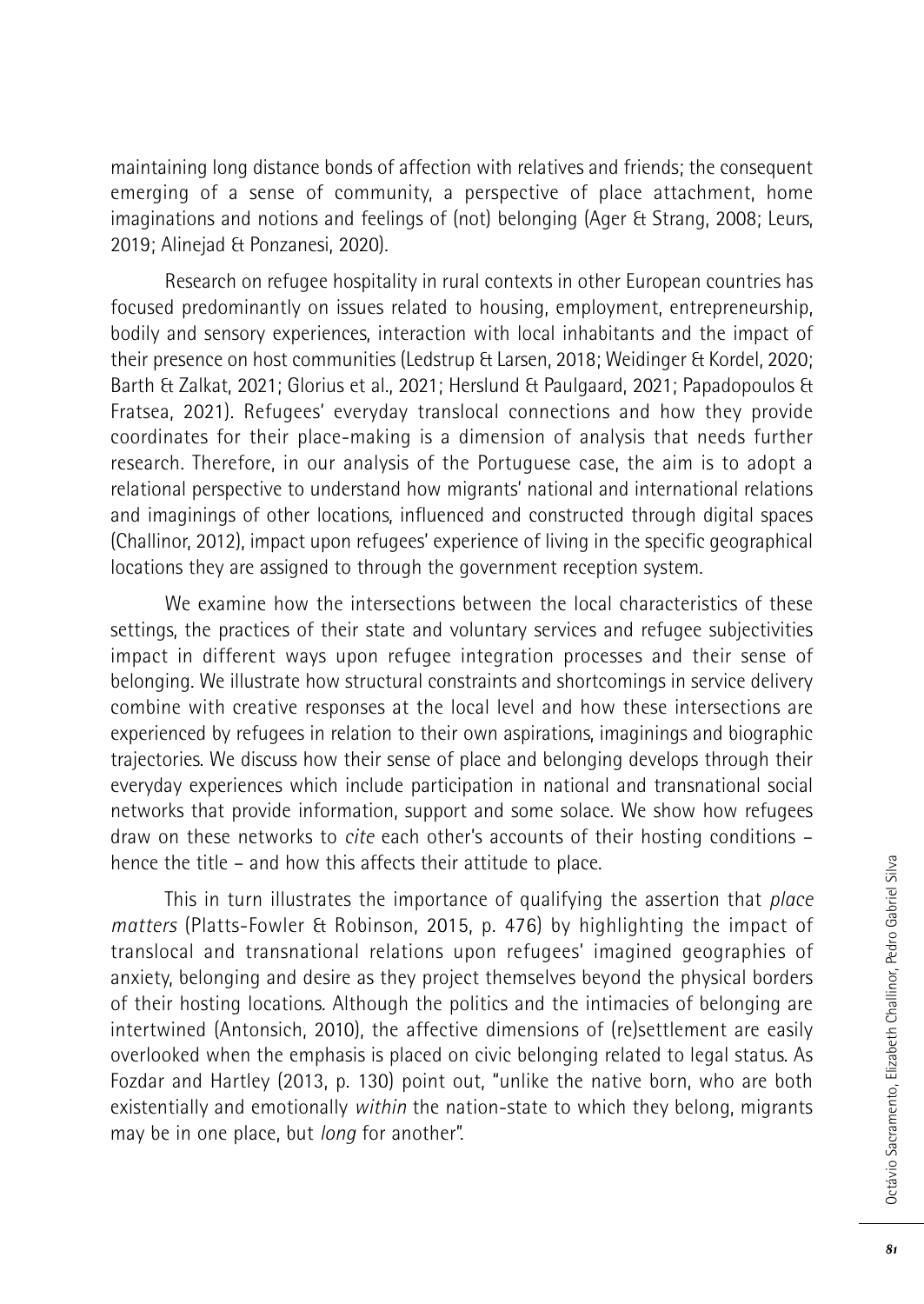### 2. The roots and routes of refugees' expectations and belongings

Up until the mid-1990s, refugee reception occurred almost exclusively in metropolitan areas, based on the dominant policy idea that the city offered the most appropriate context for the provision of services, employment opportunities and sociocultural support amongst refugees (McDonald-Wilmsen et al., 2009; Mungai, 2013). However, in many cases, the result was an arguably excessive spatial concentration in degraded and marginalized urban areas (Gilhooly & Lee, 2017). Efforts to correct this situation were based on the policy of geographical dispersal, namely in main destination countries of forced migration, such as Australia, Canada, the USA and some European nations. Inevitably, smaller towns and rural settings turned into the new settlement spots (Zorlu, 2017; Bock, 2018; Proietti & Veneri, 2019; Sacramento et al., 2019; Weidinger & Kordel, 2020). Wernesjö (2015, p. 452) states that rural areas have been described as both "backwards" and "idyllic with access to nature and closely knit social networks, in contrast to the autonomy and stress of urban life".

Portugal presents a paradigmatic case of these trends of decentralization. Between 1974 and 2014, the country received 1,605 refugees, who were settled mainly in the Lisbon area (Sousa & Costa, 2016). From 2015 onwards, numbers began to increase. By 2017 Portugal had received a total of 1,520 individuals through the EU's Relocation Programme alone (Alto Comissariado para as Migrações, 2017). In 2019, Portugal accepted 2,210 international protection claimants and refugees, of which 376 pertained to refugees received under the National Reinstallation Programme (Oliveira, 2020). This rise prompted the dispersal of asylum seekers and refugees through 98 of Portugal's 278 municipalities (Alto Comissariado para as Migrações, 2017), covering every district, including low density inland regions2 that face greater demographic decline.

The dispersal of refugees is often envisaged by government entities as an opportunity for repopulating and revitalising peripheral areas deemed as *declining*

 <sup>2•</sup> Low density areas are "characterised by sparse human settlements – below or well below the EU average [… ] [whose] population density levels […] do not allow their economies to thrive" (Bisaschi et al., 2021, p. 35).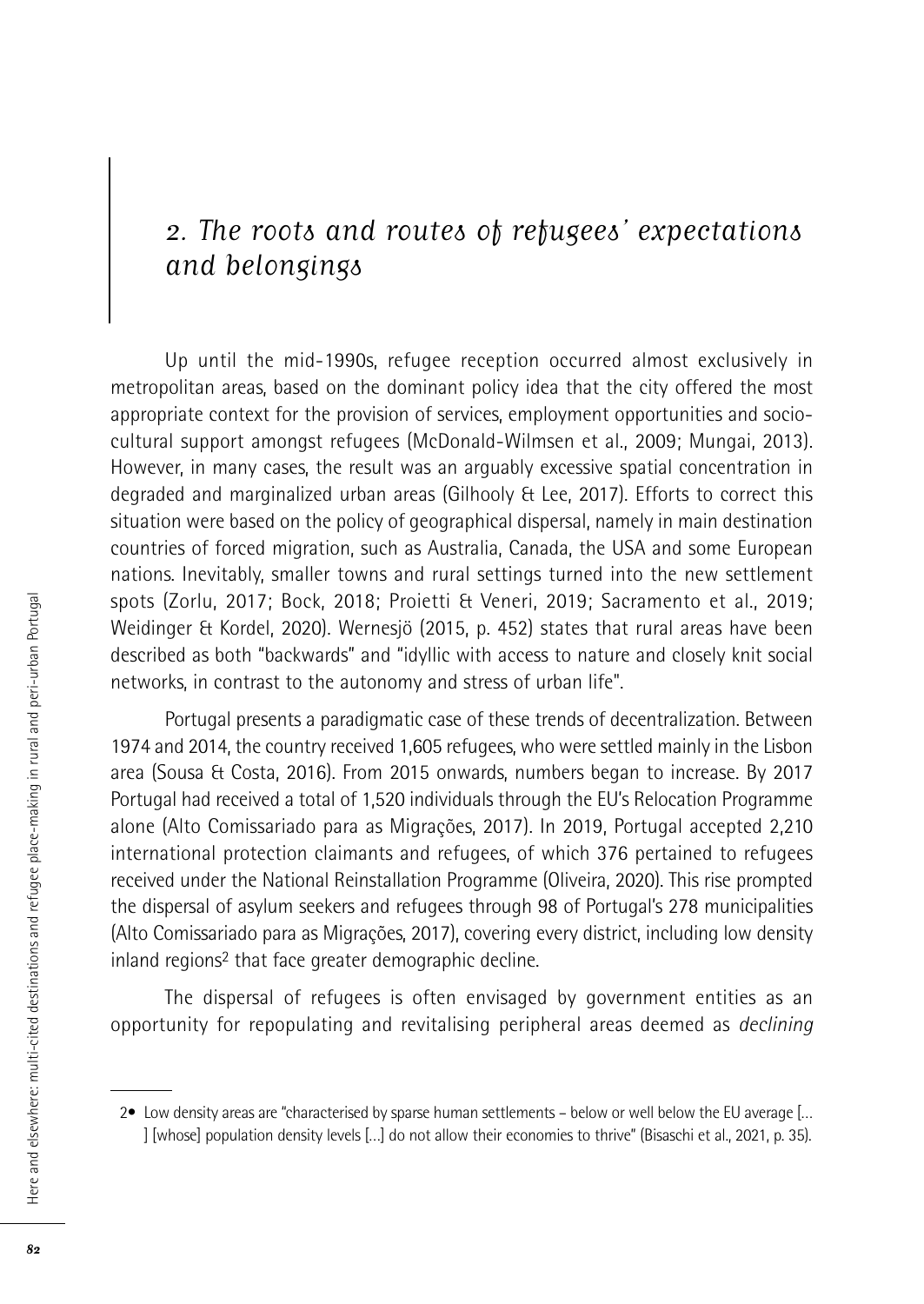territories (Bloem, 2014; Pollermann, 2016; Membretti & Lucchini, 2020). In contrast, the biographic trajectories and subjective preferences of refugees are often ignored. As a consequence, territorial dispersal, particularly in rural areas, can pose limitations to refugees' autonomy and freedom (De Genova et al., 2018), while creating additional challenges to the integration and the upholding of their rights (Sacramento & Silva, 2018; Silva & Sacramento, 2020). The socio-economic, cultural and geo-physical characteristics of a location are highly relevant in refugee processes of place-making and belonging (Brun, 2001; Sampson & Gifford, 2010). Even when asylum rights are clearly acknowledged in legal frameworks, the particularities of the geographic context may become a decisive force when it comes to ensuring that those very same rights are upheld.

The characteristics of rural settings in the Global North often produce substantial challenges resulting, mostly, from ageing, scarce productive diversification, greater exposure to national and international economic variations, labour precariousness, unemployment, seasonal activities, lower income, difficulties in acceding to market goods and, above all, to public services (Jentsch, 2007; Mungai, 2013; Schech, 2014; Shucksmith & Brown, 2016; Weidinger & Kordel, 2020). Further challenges may include the absence of infrastructures, specialized competences, public services and specific integration mechanisms for migrants which pose obstacles to the creation of effective social responses (Bock, 2018; Haugen, 2019; Whyte et al., 2019). Local services constitute the "core domains of integration", namely, facilitating access to employment, housing, education and health (Ager & Strang 2008, p. 170). Nonetheless, rural areas may also offer attractive attributes to refugees. These include lower living costs, safety, tranquillity and greater proximity between social, political and public services institutions. As local officials and practitioners in the tertiary sector live closer to the population in the locales where they work, this may facilitate the mobilization of local resources and the articulation of public services with the community. Statutory measures can be interwoven with informal arrangements created in and with community stakeholders, shaping a more favourable environment for integration (Mungai, 2013; Haugen, 2019; Silva & Sacramento, 2020).

The romantic idealisation of small places as naturally solidary (Haugen, 2019) may also overshadow possible tendencies towards increased social control and less tolerance of alterity, hindering the possibility of refugees establishing significant bonds and finding their *place* and sense of belonging (Wernesjö, 2015). Besides, peripheral rural areas may not offer refugees the comfort of their ethnic communities, or access to the lifestyles and spaces (in terms of consumption products, religious practice, and leisure activities) which would help to mitigate cultural shock. Whenever there are fellow citizens already settled in the new reception places, the integration of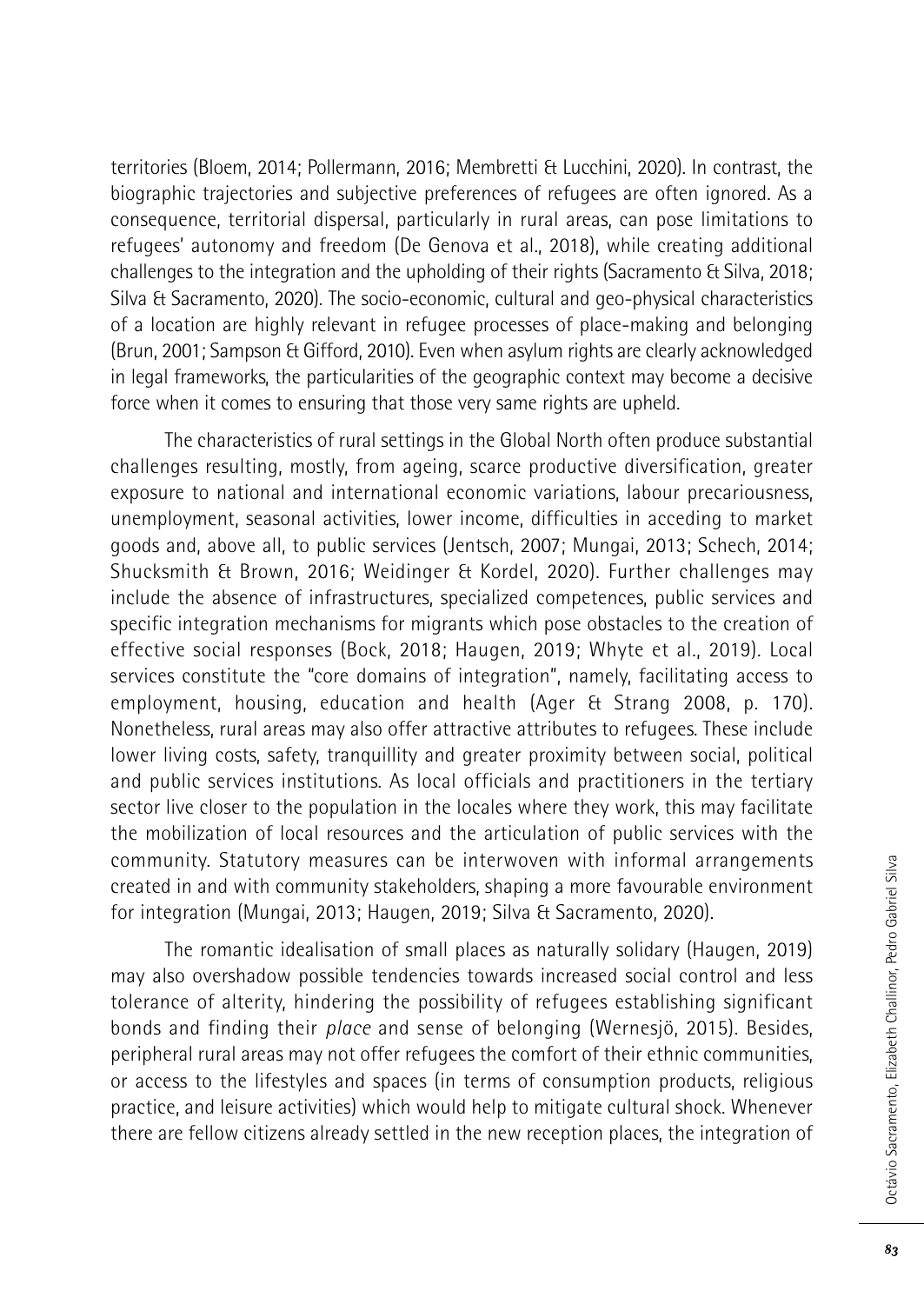recently settled individuals is more likely to be facilitated, given that the former assume the role of informal intercultural mediators, or "transversal enablers" (Radford, 2016, p. 2128), drawing on their bridging and bonding social capital (Putnam, 2000).

Although participation in digital social media may partially compensate for the absence of fellow ethnic and national citizens and the lack of familiar cultural references (Alencar, 2018), it also produces subjective representations and geographic imageries of destinations which condition refugees' perceptions of the territories they have settled in. According to Christensen and Jensen (2012, p. 115), "there are both roots and routes in people's lives, and […] the dynamic between movement (voluntary or forced), security and continuity is central to the belongings that frame people's lives".

### 3. Multi-sited research in rural and intermediate territories

This article draws on multi-sited ethnographies (Falzon, 2016) from two research projects carried out simultaneously in predominantly rural and peri-urban spaces. They combine participant observation and semi-structured interviews with refugee families and individuals, as well as civil society organization managers and front-line practitioners engaged in refugee reception. Access to interviewees was achieved through ethnographic snowball sampling (O'Reilly, 2012). Initial contacts with previously referenced reception organizations gave access to practitioners and other institutional staff as well as refugees. As field work developed, the number of subjects grew, mostly due to the researchers' further insertion into the refugees' interpersonal networks. Beyond merely conducting semi-structured interviews in a single session, data collection among refugees resulted from multiple on site interactions between the researchers and participants in their households or in public spaces and social services whenever it was suitable. Data collection in both research projects initiated in 2016, covering 10 municipalities in the centre and northern parts of Portugal, in the districts of Castelo Branco, Porto, Vila Real, Braga and Viana do Castelo. During the fieldwork, we became aware of how the translocal relations and imaginings of other locations influenced the reception experiences of refugees who were settled in rural and peri-urban locations through the EU Relocation and UN Resettlement Programmes as well as through spontaneous asylum requests.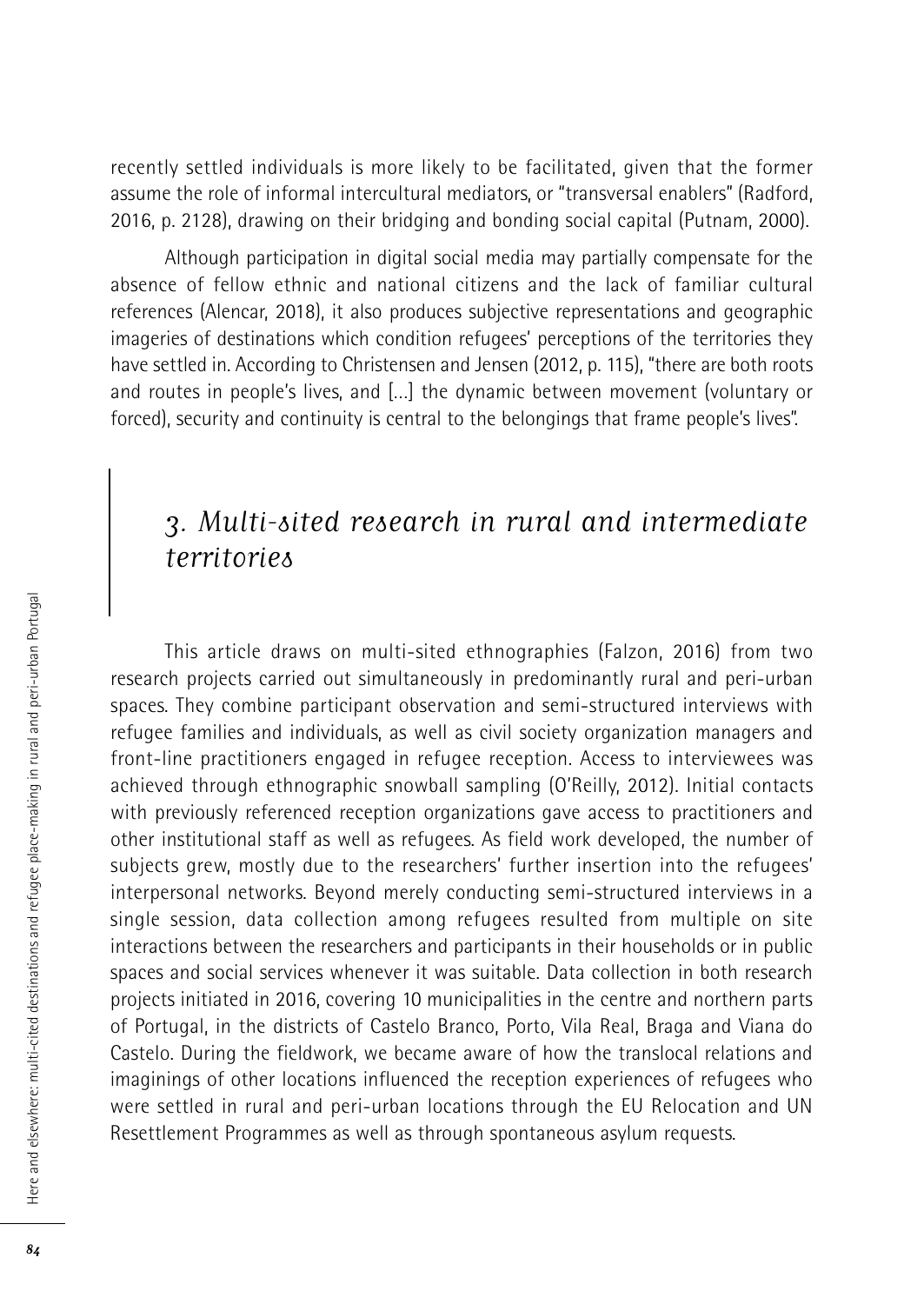Asylum seekers and refugees hosted through Relocation or Resettlement programmes tend to have higher expectations than asylum-seekers who arrive spontaneously since they have been invited in Italy, Greece, Turkey and Egypt to accept Portugal as a final destination. They sign contracts with their hosting institutions for a period of 18 months $3$  and tend to receive more tailored assistance than the spontaneous asylum seekers who are assigned a social worker from Social Security. During this period, they receive free accommodation, payment of water, electricity and gas bills as well as pocket money. At the end of their contracts, they are expected to have found work and to be able to support themselves and Social Security becomes the institutional interlocutor for those who are still unemployed.

The majority of the refugees interviewed who were hosted through the Relocation Programme had not chosen Portugal as their destination but were given no other choice. Many of them had family elsewhere in Europe. That 65.4 % of the refugees who came through this programme eventually moved on to other European countries (Oliveira, 2020) provides an indication of their dissatisfaction and of the strong pull of elsewhere. Irrespective of their legal status or hosting arrangement, asylum-seekers and refugees settled in peri-urban or rural locations are more likely to be dissatisfied, faced with limited services and less resources, which they evaluate through their translocal relations, exacerbating their sense of injustice as they compare with the way other refugees are treated.

Relevant data regarding the availability of services in the territory is disclosed in the tables below, referencing the municipalities where field work occurred. However, given the sensitive nature of some of the data collected, we use pseudonyms for the refugees and fictitious designations for the localities within the municipalities where the fieldwork took place whenever deemed necessary.

Elizabeth Challinor's fieldwork (between 2016 and 2021) extended to include more locations from May 2019 when she began working in an additional project on refugee reception in Portugal<sup>4</sup> which increased her contact with refugees to a total of 15 families hosted through EU and UN programmes and 10 spontaneous refugees and asylum-seekers. She visited some of them in their households, attending their visits to lawyers, health, educational, Social Security and other welfare-related services. She also interviewed over 20 staff from third sector organisations, local councils and

 <sup>3•</sup> In the Relocation Programme some contracts were for 24 months.

 <sup>4•</sup> FCSH-Nova University (Lisbon) research project PTDC/FER-ETC/30378/2017.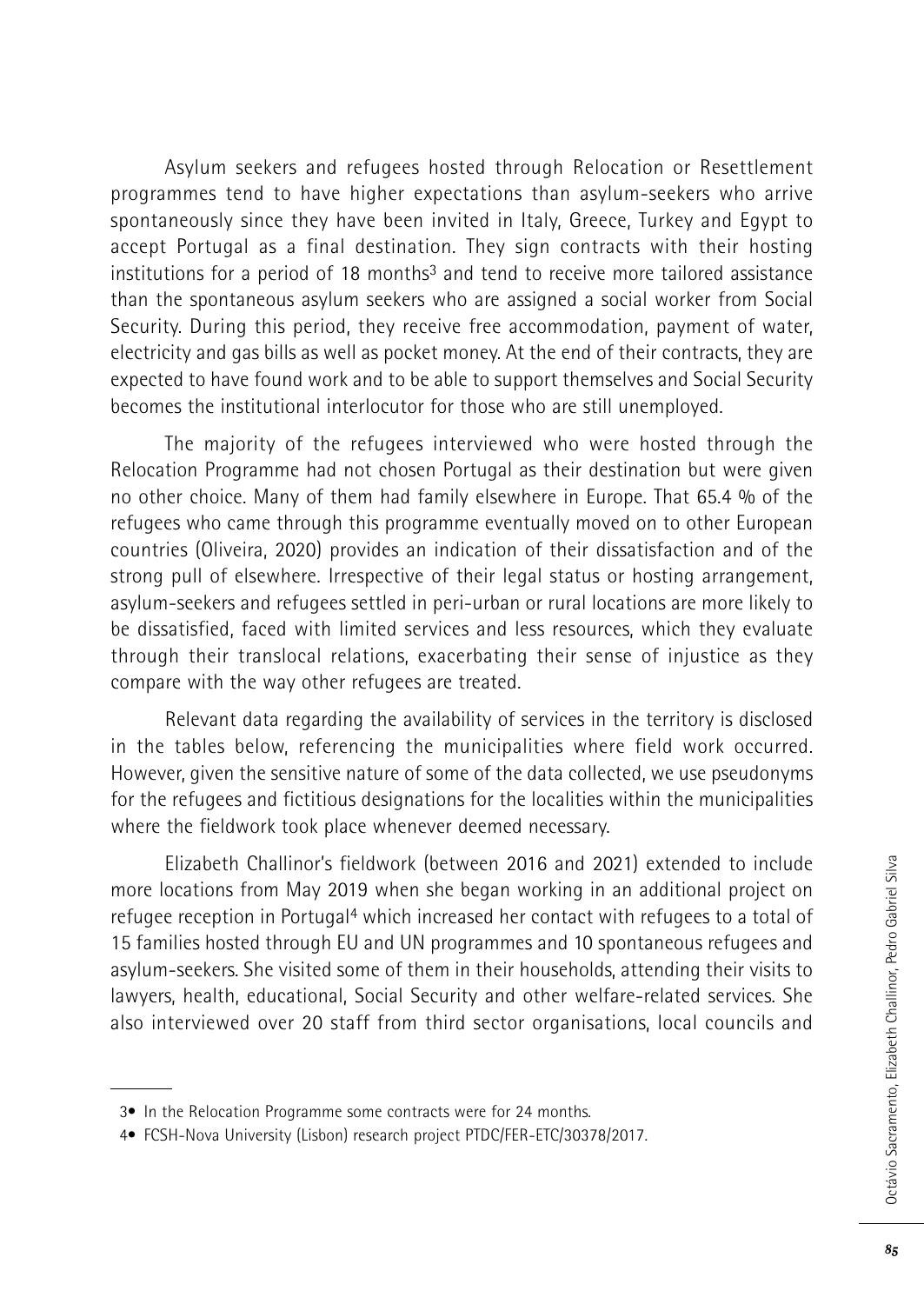Social Security. Octávio Sacramento and Pedro Gabriel Silva's research, carried out between 2017 and 2021, relied mostly on a set of semi-structured interviews with technical staff of two umbrella institutions managing the Portuguese part of the Relocation Programme5, and with 14 practitioners, cultural mediators and services' managers from three municipalities and four local NGO. In 2017, in the most peripheral locale, the researchers also conducted short-term ethnographic field-work.

While Elizabeth Challinor's research focused predominantly on refugees (Challinor, 2018), Octávio Sacramento and Pedro Gabriel Silva examined how structural political directives were being transposed to the field and operationalised at the local level (Sacramento & Silva, 2018; Sacramento et al., 2019). Complementarily, both research projects addressed the relation between reception policies, settlement processes and the territory in a period when Portugal was implementing a territorial dispersal of refugees in inland depopulated and low density zones for the first time.

According to the OECD's (2011) definition and to Eurostat 2016 and Pordata 2019 figures, 6 at least five host municipalities where data was collected could be typified as *predominantly rural*, another four could be classified as *intermediate* or *peri-urban* (Iaquinta & Drescher, 2000) territories. Of the 10 municipalities, only one was *predominantly urban* (table 1). Nine municipalities had permanent public emergency health facilities with hospitalization capacity within a 10 km radius. All had local primary and family health care services (table 2). All locations had local employment bureaus, public kindergartens and schools covering the mandatory secondary education level. Seven municipalities had university and polytechnic education institutions and vocational training was present in all the locales (table 2). Regarding internet access, all the locations, particularly around the urbanized centres, had 4G fast service and over 50 % had optic fibre coverage.<sup>7</sup> Although the majority of the locations held a common set of characteristics regarding the availability of services, certain disparities emerged. The most striking differences regarded total population numbers per municipality, with one presenting 115,888 inhabitants and three between 7,985 and 8,905 inhabitants (table 1). The innermost municipalities, like Idanha-a-Nova, presented a less dense public transportation reseau and the local economy was less dynamic.

 <sup>5•</sup> The Portuguese Council for Refugees (CPR) and the Refugee Support Platform/Jesuit Service to the Refugees (PAR/SJR).

 <sup>6•</sup> See https://ec.europa.eu/eurostat/web/main/data/database and www.pordata.pt.

 <sup>7•</sup> Source: ANACOM (http://anacom.pt).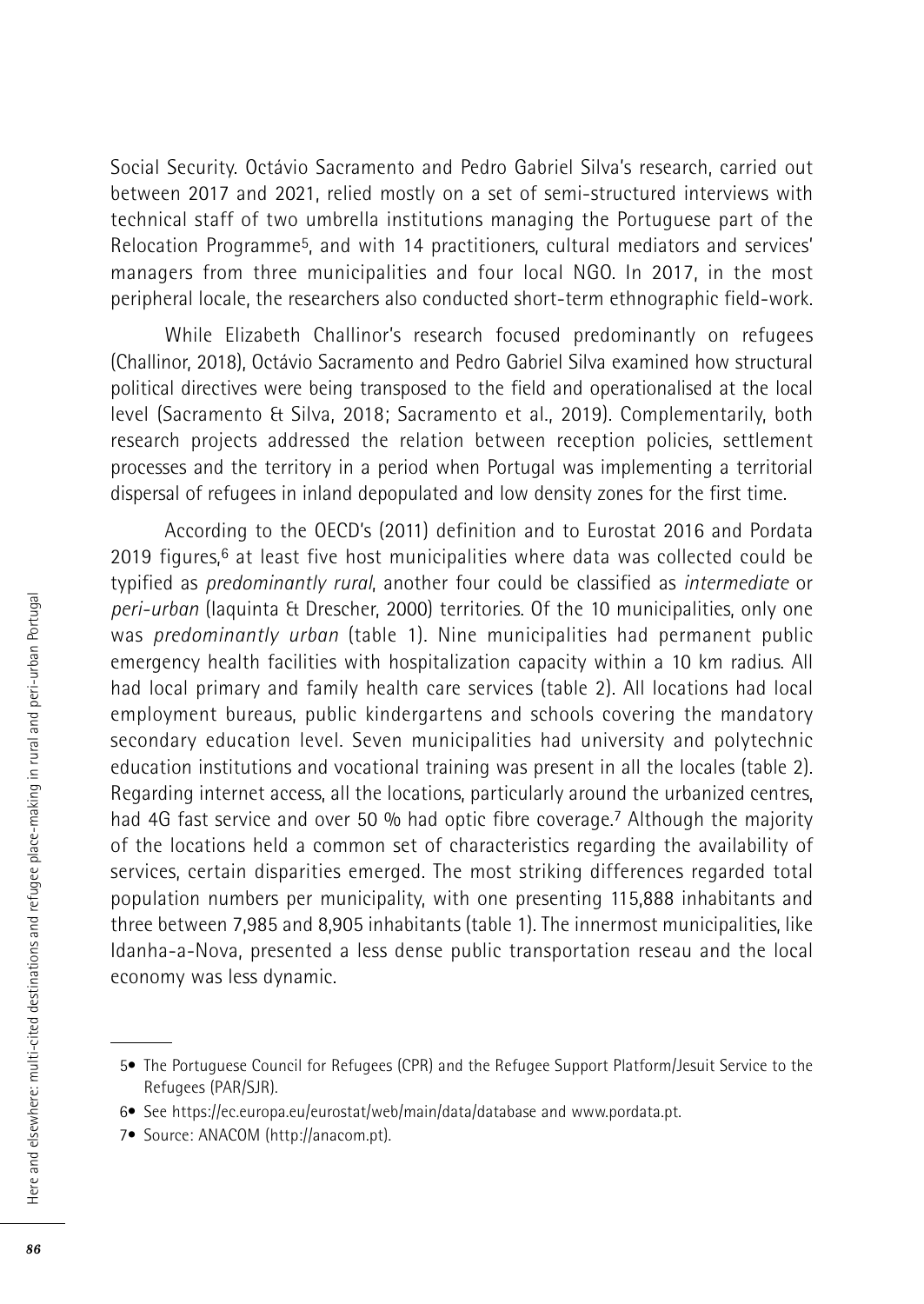### Table 1: Demographics and employment

| <b>Municipality</b> | Population <sup>1</sup> | Pop. Density<br>(inhab/Sq km) <sup>1</sup> | Foreign population<br>with residence<br>status (% of resident<br>population) <sup>1</sup> | Unemployed enrolled<br>in the employment<br>bureau (% of<br>resident population) <sup>1</sup> |
|---------------------|-------------------------|--------------------------------------------|-------------------------------------------------------------------------------------------|-----------------------------------------------------------------------------------------------|
| V.N. Cerveira       | 8,905                   | 82.1                                       | 5.2                                                                                       | 4.5                                                                                           |
| Paredes de Coura    | 8.504                   | 61,5                                       | 1.8                                                                                       | 5.9                                                                                           |
| Viana do Castelo    | 84.236                  | 264.0                                      | 2.9                                                                                       | 4.2                                                                                           |
| <b>Barcelos</b>     | 115,888                 | 305.9                                      | 1.3                                                                                       | 3.5                                                                                           |
| Vila Real           | 49.919                  | 131.8                                      | 2.0                                                                                       | 7.4                                                                                           |
| Amarante            | 53.035                  | 176.0                                      | 0.8                                                                                       | 6.9                                                                                           |
| Lamego              | 24,846                  | 150.1                                      | 0.6                                                                                       | 10.6                                                                                          |
| S.J. da Madeira     | 22.010                  | 2,772.0                                    | 3.9                                                                                       | 6.2                                                                                           |
| Oliveira de Azeméis | 65,881                  | 408.9                                      | 1.5                                                                                       | 4.1                                                                                           |
| Idanha-a-Nova       | 7.985                   | 5,6                                        | 6,2                                                                                       | 7,7                                                                                           |

1 2020. Source: Pordata (www.pordata.pt).

### Table 2. Services availability

| <b>Municipality</b> | Vocational<br>education<br>schools <sup>1</sup> | <b>Higher</b><br><b>Education</b><br>institutions <sup>2</sup> | <b>Primary Healthcare</b><br>services facilities <sup>4</sup> | Hospitals (public or<br>public-private<br>ventures $)^3$ |
|---------------------|-------------------------------------------------|----------------------------------------------------------------|---------------------------------------------------------------|----------------------------------------------------------|
| V.N. Cerveira       |                                                 |                                                                |                                                               |                                                          |
| Paredes de Coura    |                                                 |                                                                |                                                               |                                                          |
| Viana do Castelo    |                                                 |                                                                |                                                               |                                                          |
| <b>Barcelos</b>     |                                                 |                                                                | 2                                                             |                                                          |
| Vila Real           | 5                                               |                                                                | า                                                             |                                                          |
| Amarante            | 3                                               |                                                                |                                                               |                                                          |
| Lamego              |                                                 |                                                                |                                                               |                                                          |
| S.J. da Madeira     | 5                                               |                                                                |                                                               |                                                          |
| Oliveira de Azeméis |                                                 |                                                                |                                                               |                                                          |
| Idanha-a-Nova       |                                                 |                                                                |                                                               |                                                          |

1 2021. Source: Ministry of Education (www.dge.mec.pt).

2 2021. Source: General Direction of Science and Education (www.dgeec.mec.pt).

3 2019. Source: Pordata (www.pordata.pt).

4 2012. Source: Pordata (www.pordata.pt).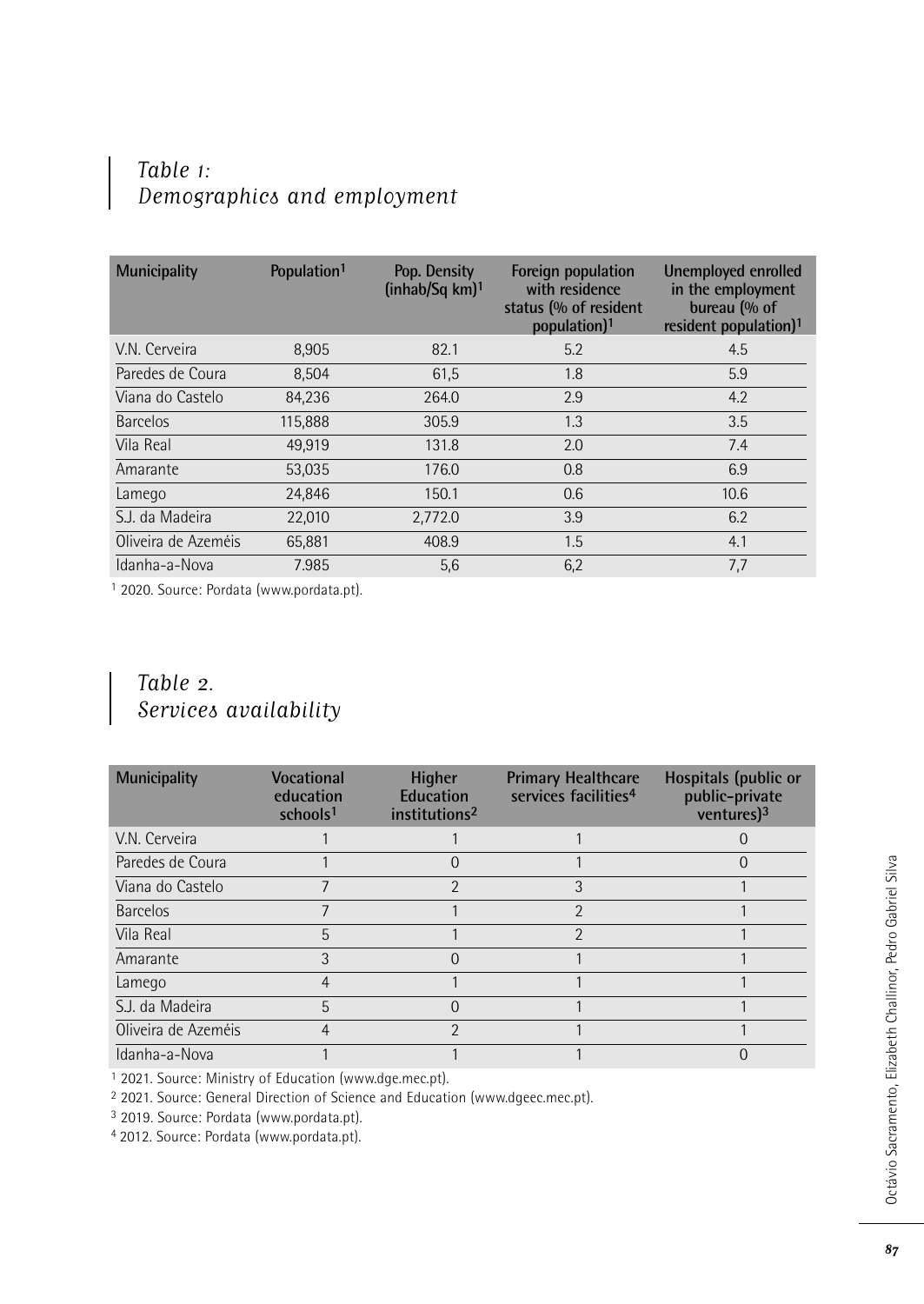Although the tables above present characteristics of the local context which may impact upon the quality of refugee hospitality, we attempt to circumvent a possible *methodological ruralism* in our analysis by illustrating how the translocal and transnational social relations of refugees also play a significant role in determining how they evaluate the services provided. We coined this term from Wimmer and Glick-Schiller's (2003) concept of *methodological nationalism*, applied in reference to a post-war social science research tradition on migration which, focusing on the phenomena enclosed within the political and physical borders of the nation state, falls short of understanding the dynamics and fluidity of transnational migration movements. In the 1990s, breaking with the epistemological reductionism of methodological nationalism, new theoretical proposals emerged, particularly in the field of migration studies, to conceptualize transnational social phenomena that are constituted between and across multiple states (Basch et al., 1994). The concept of translocalism, for example, has been proposed to translate socio-spatial processes and practices linked to multiple locations, within and/or outside national borders, whilst still seeking to give due relevance to the "territorialised notions of belonging" and to the "local contexts and the situatedness of mobile actors" (Greiner & Sakdapolrak, 2013, pp. 373-384).

In line with these theoretical approaches, our proposal to avoid *methodological ruralism* implies examining locations not just as physical spaces that host refugees, but also as spaces imagined (Salazar, 2011) by refugees interconnected with other (imagined) spaces. The territory thus becomes a fluid category and a liquid reality, moulded by political borders, administrative bodies, cultural forms, social relations and identities, but also constantly constructed by the individuals who inhabit it. The article steers through these fluid dimensions of territory. It illustrates how beyond their new physical social networks, refugees are connected in social media communities, where they maintain their social and family relations, make new contacts, share experiences, expectations and disillusions, seek psychological relief, make future plans and find solace against the solitude felt in low density territories.

It was within this multi-sited field of observation that we discovered what we have coined as *multi-cited* destinations: as refugees compare each others' experiences in different places. Their comparisons have concrete effects, not just on themselves and their choices, but also on their demands upon their hosting institutions and social services. Migrants and refugees are also *multi-sited* in their mobile commons and belongings (Challinor, 2012; Papadopoulos & Tsianos, 2013) where knowledge circulates and multiple belongings are weaved together (De Genova et al., 2018). All this influences the way refugees experience the territory and relate to it. In this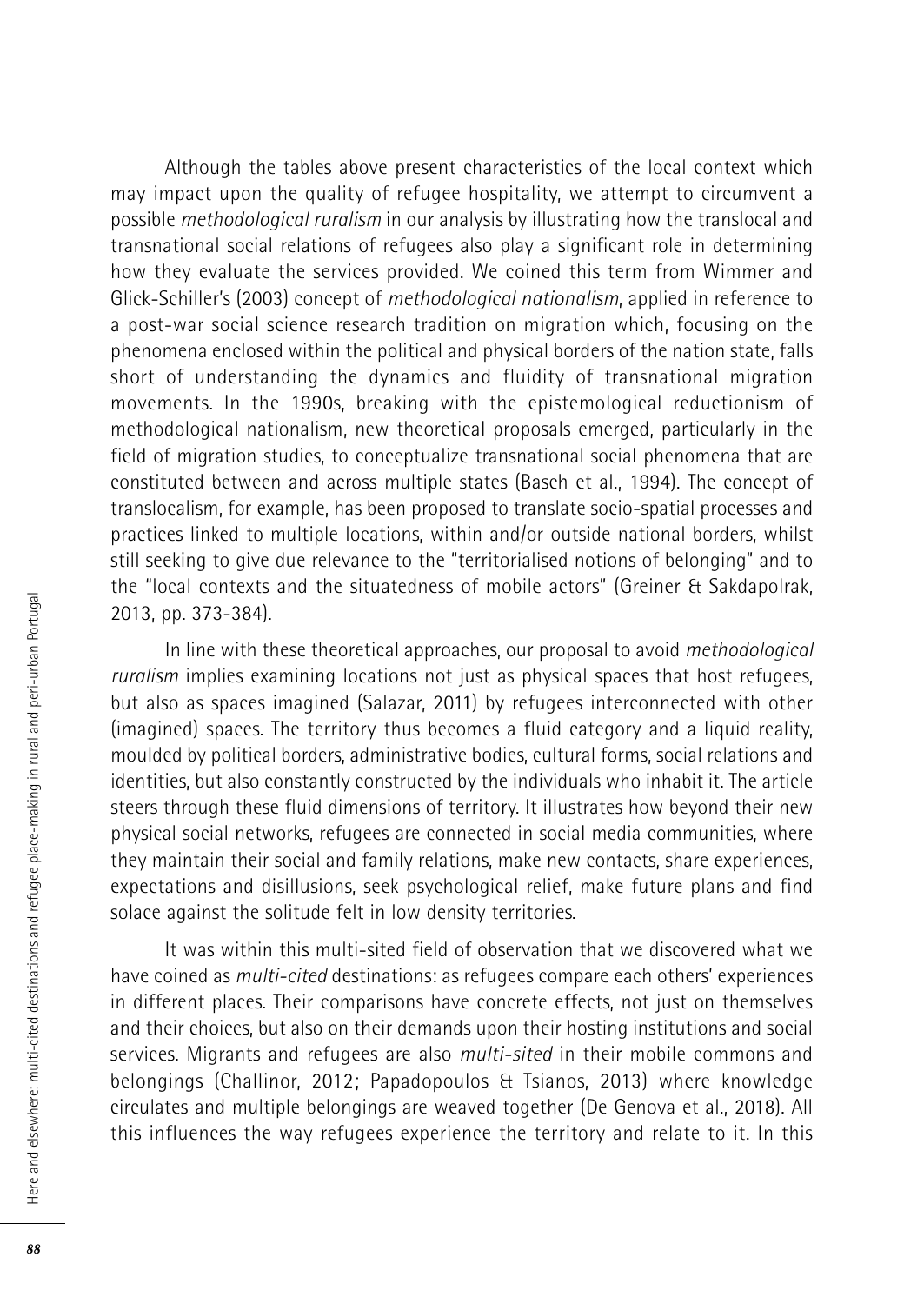respect, their minds may be "elsewhere" due to the powerful emotions evoked by mobility imaginings resulting in ambivalent feelings towards their current location.

### 4. The inconsistencies of refugee reception in rural contexts

Housing shortage constitutes a major factor in several countries in determining locations for refugee settlement (Aigner, 2019; Adam et al., 2020). This results in disparate offers of accommodation, ranging from large houses to flats, to individual rooms in shared accommodation, single rooms in hostels and collective dormitories. The quality and price of accommodation also varies tremendously. Minimal residence periods to qualify for social housing in Portugal, for example, are determined locally. A refugee resettled from Turkey to the small town of Santa Maria spoke of the families he knew who had been resettled from Turkey in social housing, paying five euros a month for their rent and of a family from Sudan who at the end of the hosting contract had been registered for social housing. He was faced with the prospect of having to pay the market price between 300 and 450 euros at the end of the hosting contract and he was still unemployed. He expressed his frustration at having agreed to come to Portugal when his family had been better off in Turkey. He had been discouraged by other refugees, contacted through digital networks, to go to Portugal; they told him it was a "poor country with high rents". However, he claimed that one of the arguments that had been used by Portuguese officials to convince them to accept Portugal as a destination was that after five years of legal residence he would be entitled to Portuguese nationality, whereas he would never acquire Turkish nationality if he stayed.

The quality of the accommodation provided by third sector organizations throughout the period of the hosting contract, was often a source of conflict. Humidity constituted a common complaint voiced by refugees, with the sharing of photographs and videos of mouldy walls on social media. One refugee, for example, interviewed in Viana do Castelo where he was visiting another refugee, complained that he was housed in very cold accommodation with his elderly father in a periurban town near Aveiro. He described the house as only fit for sheep or cows. He was so cold, he said he thought he would die. After three days they left for Germany to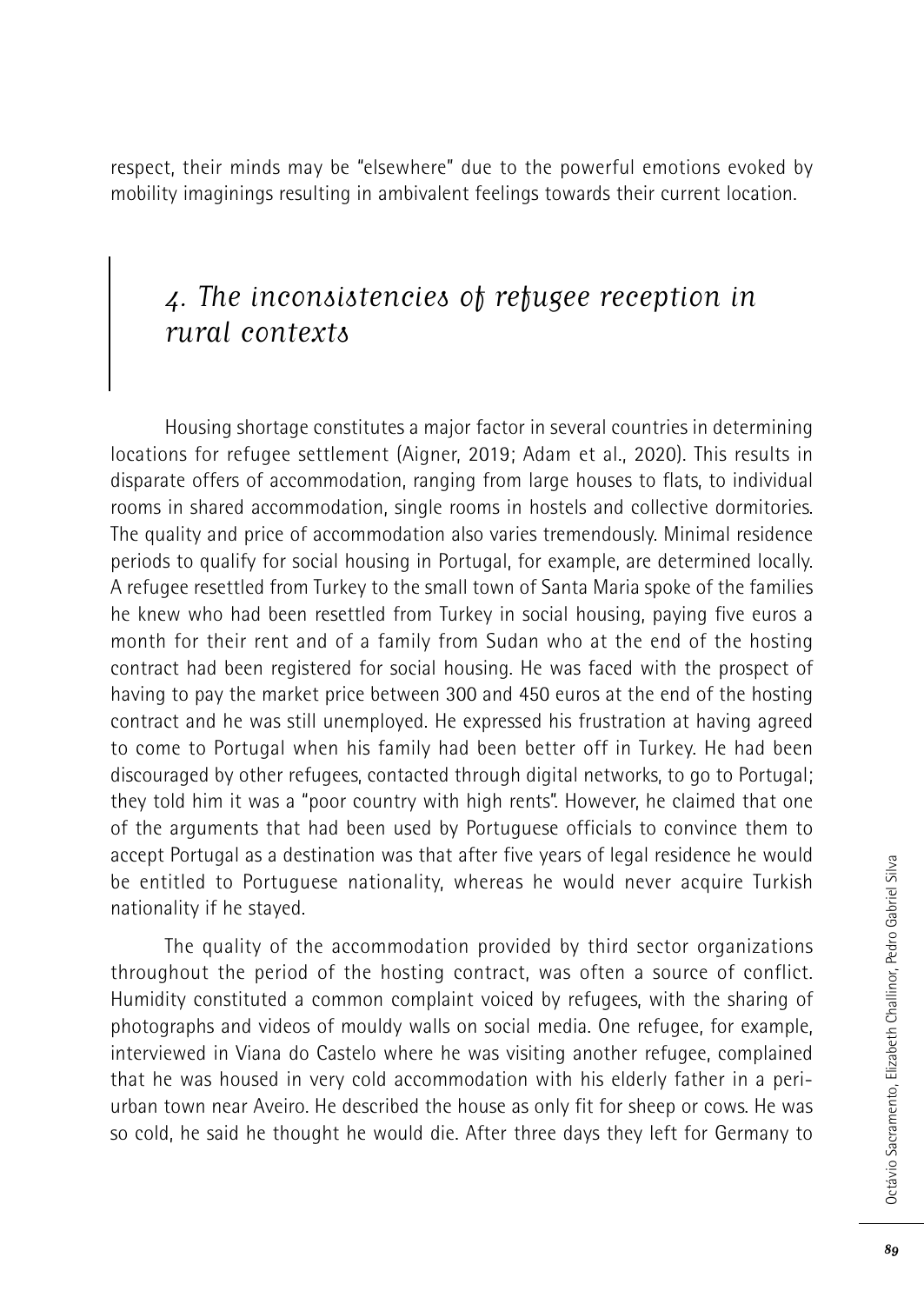join his daughter. The desire to reunite with family settled in other European countries is common amongst refugees. However, they are only entitled to asylum in the first European country where it has been requested. After six months, father and son were forced to return to Portugal since they did not have international protection in Germany and, after a period in Chaves, they were housed in a hotel in Vila Real by Social Security. Housing quality and its impact on well-being, physical and mental health has been duly referenced by Ziersch et al. (2017), who claim that it is important not just to attend to the general quality of housing (thermal insulation, soundness and safety of the construction) but also to affordability and tenure security. The latter is also an issue for refugees in Portugal since most landlords require guarantors or advance rent payment of several months.

Another inconsistency in refugee reception was equal access to Portuguese classes. Small rural locations were often unable to provide government funded classes since they only opened with a minimum of 25 students. In some cases, hosting institutions took recourse to volunteers often with no background in Portuguese language teaching or any formal credentials in education. This practice was not exclusive to rural localities. It also occurred in peri-urban and urban contexts, such as the city of Vila Real. There, a local third sector institution tried to compensate for the lack of state provided Portuguese classes with the volunteer work of a nurse who spared a few hours each week to teach Portuguese to a Syrian mother and her two children. This case illustrates how even in contexts less deprived demographically where a denser network of services is available, including higher education, there was no strategy for teaching Portuguese between the several institutions locally engaged in receiving refugees.

Ahmed, a middle-aged refugee from Iraq, hosted in a small country town, was offended that classes were given by teaching vocabulary from supermarket pamphlets and soon gave up attending. In Ladeira Velha, the social worker accompanying the first groups of hosted refugees, openly acknowledged the municipality's powerlessness to provide the much-needed Portuguese classes, due to difficulties in mobilizing local formal educational structures, and the local state employment office. She came up with an idea: to create a platform for employment services and a local organic farming company to provide an integrated system of language training, occupational and social-labour insertion. However, it was blocked by the lack of response from local state services. The social worker noted that the refugees were aware of the disadvantages of their particular location; they made comparisons with the reception conditions of other individuals in urban places where Portuguese classes were systematically available, and their quarters were not collective dormitories.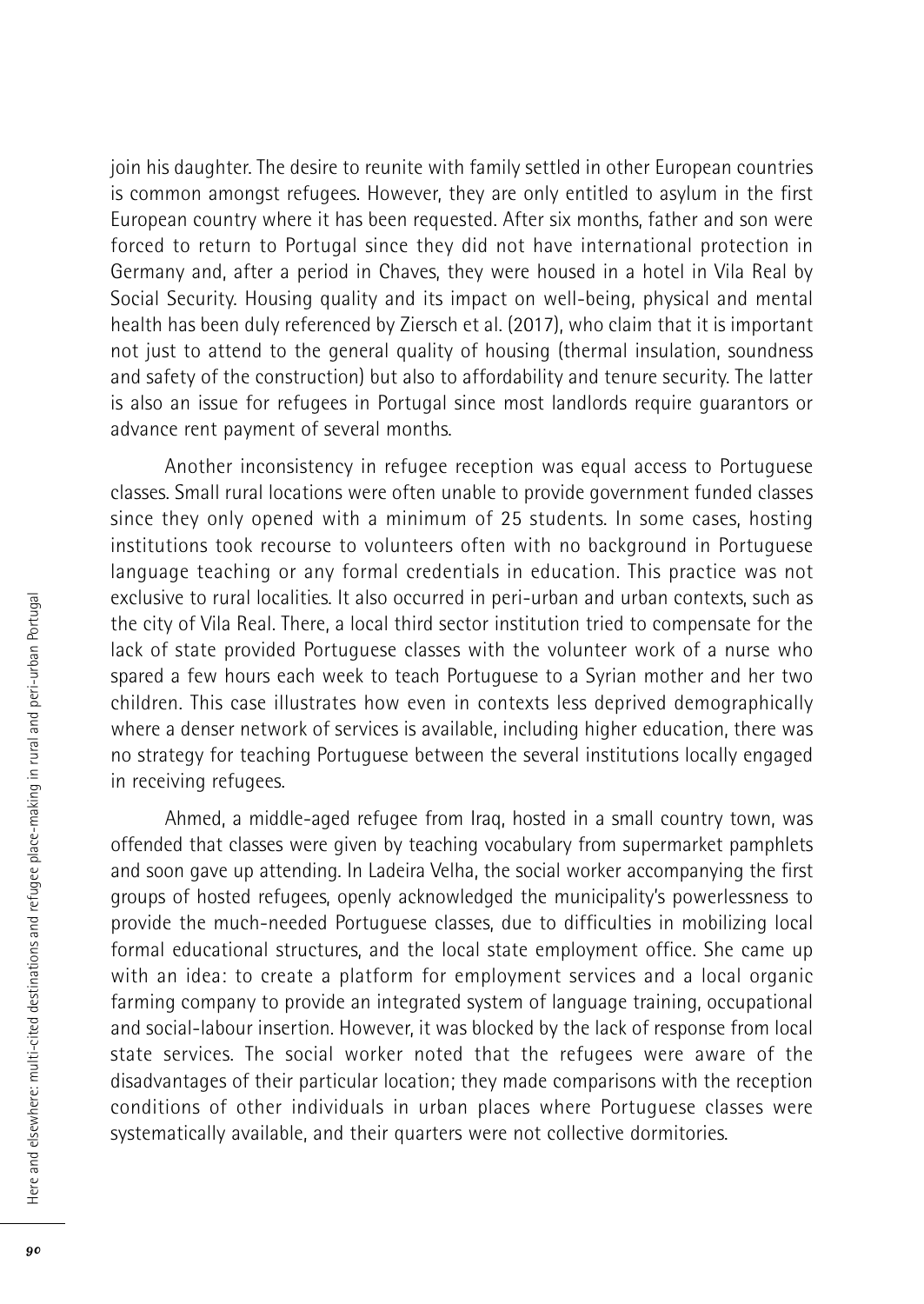These cases illustrate how the relative (dis)advantages of settling refugees in rural territories need to be analyzed in a broader context of how their expectations are shaped by their past experiences and their participation in social media communities. Ahmed, originally from Iraq, had been resettled with his family from Turkey where they had been living for five years and were relatively well integrated with the children attending school and the father working as a mechanic. They were contacted by the International Organization for Migration and told that if they wanted to, they could resettle in Portugal. This was the only choice they were given, and they believed they should seize the opportunity to move to a European country. They arrived in Lisbon in July 2019 with seven other families from Iraq and Syria who were hosted in the larger towns of Porto, Gaia, Lisbon and Coimbra. Ahmed was in constant contact with them through social media and also visited some of them in their homes. He claimed that they had much better conditions.

An interview with the hosting institution revealed that prior to Ahmed, two refugees had been hosted in the same house and that they had left Portugal after one month. The social worker stated that they had learned from their mistakes because they should have provided more comfort: the house had been uninhabited for a few years, it was isolated, with little furniture, no internet service or television. But the house was the only accommodation they had to offer. They improved the conditions of the house before Ahmed arrived and were consequently offended when he complained. Ahmed, on the other hand, claimed that they spent four months without hot water. Why invite him to such a bad house? He argued that he was better off in Turkey where his house was better and he had work.

Many refugees spoke of their thwarted expectations, claiming that they had received incorrect or exaggerated information regarding the hosting conditions of the locations they were sent to. Some thought they were going to live in Lisbon and only discovered a day before or even upon arrival that they were to be hosted in a different location. This was the case of four spontaneous asylum seekers who had requested to be settled in the town of Viana do Castelo. Each recounted their story of surprise when the bus stopped in the town, and they were told their ticket was for a smaller location where they were finally met by a social worker who explained that they were still in the District of Viana do Castelo and housed in a small hostel. Ibrahim, for example, a man of Pakistani origin, in his early thirties, resident in Portugal for three years at the time of the interview, arrived in 2015 and stayed there for fourteen months: "I told Social Security we are not tourists, why do we have to stay in a hostel? Give us a house, and Portuguese language classes".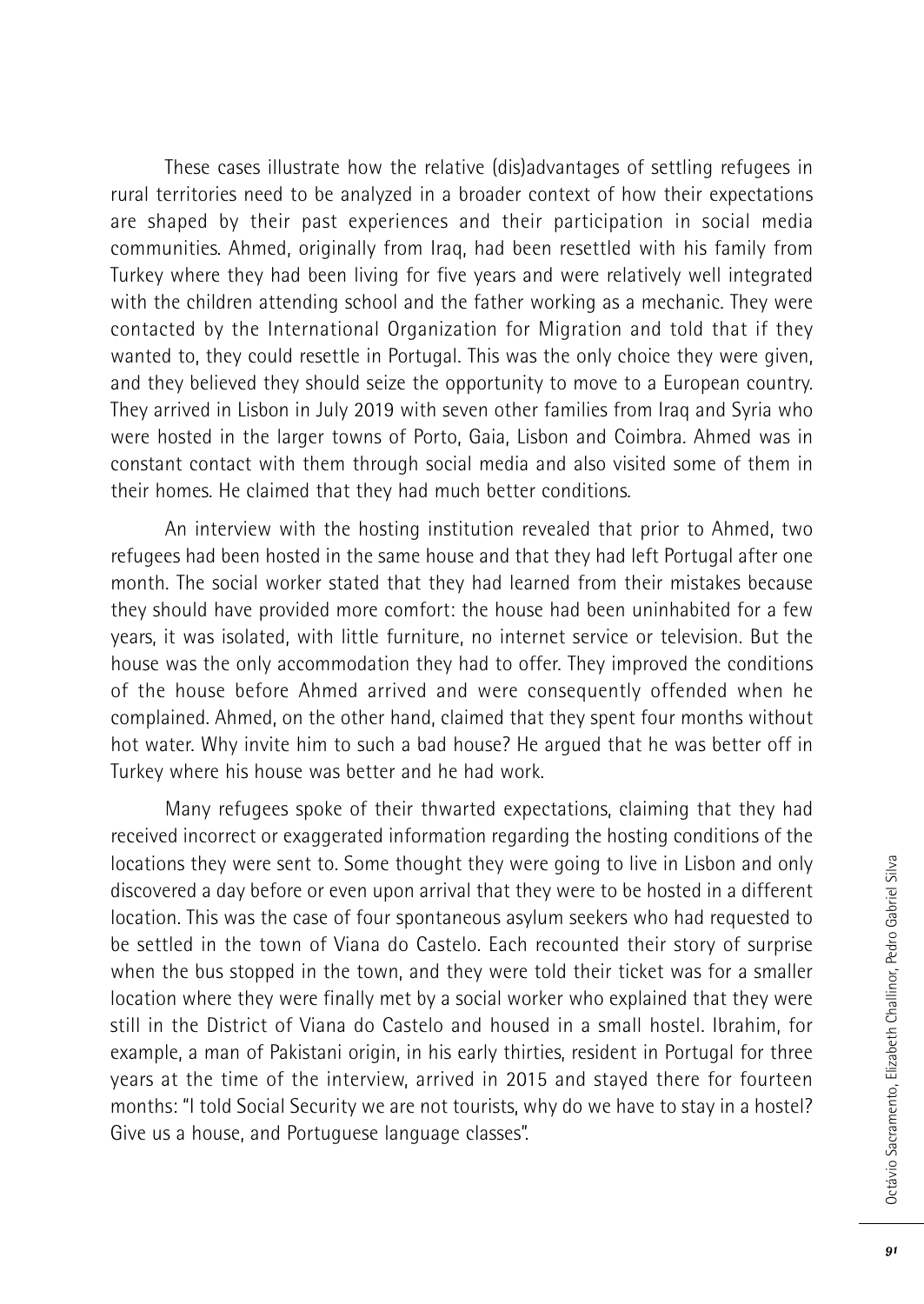For Ibrahim and many other refugees interviewed, the government of Portugal that was obliged to provide international protection did not materialize for them at the local level in accordance with their expectations. Instead, Social Security or hosting organizations with limited resources failed to deliver and their services were compared through social media with the experiences of other refugees hosted in larger towns or other European countries. Refugees also expressed frustration at not being able to use their skills since jobs were not always locally available in their preferred professions and formal recognition of their qualifications was a lengthy bureaucratic process. Ahmed, for example, was frustrated that he had not found any local work opportunities to exercise his profession as a mechanic. The incapacity of the state and local authorities to adequately recognize refugees' professional qualifications and skills has been extensively reported, and considered as an obstacle to integration (Colvin, 2018; Whyte et al., 2019).

Service providers of small locations are often unaware of refugees' rights. In the town of Vila do Rio, the director of the local job centre initially refused to register Mohammed, a thirty year old refugee from Iraq, on the grounds that he needed to speak Portuguese first and that he required authorization to work. Portuguese law grants the right to work and to access health care and social benefits not only to refugees but also to asylum-seekers as soon as their request for international protection is admitted and they are issued with provisional residence cards, irrespective of their command of the Portuguese language. Mohammed, having spoken with refugees in Braga and Lisbon, was more informed of his rights than the director of the local job centre. He complained that he and his family had been sent to a small rural town that did not correspond to their expectations. "Portugal is not like other countries," he exclaimed, "where refugees are given more assistance".

Health centres in small locations constitute sites where refugees' rights are often denied in practice, particularly the right to free medical appointments. Similar situations were signalled by the personnel of the umbrella institution CPR regarding their follow-up of protocols established with local reception institutions; however, they recognized that the problems with access to healthcare were more easily solved in smaller places, due precisely to the greater proximity between practitioners and health services and the possibilities this offered for informal solutions. The discourse of this umbrella institution reveals the discretionary dimension of the informality of social services and practitioners' interventions. Indeed, what should be an automatic response from the services in the light of the statutory rights granted by the law depends, in certain situations, on the privileged unofficial access practitioners and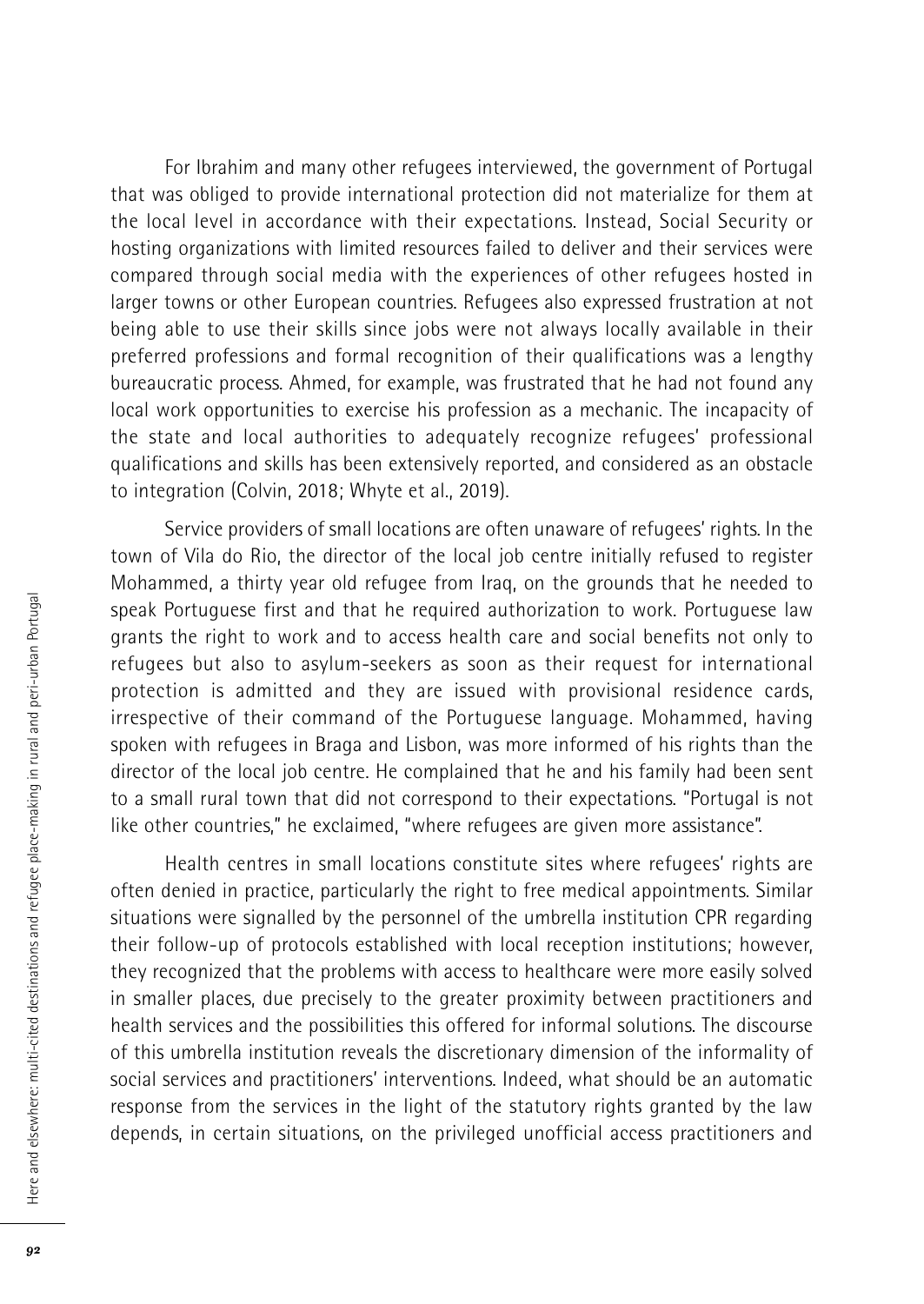institutional leaders enjoy with local social and healthcare services. In such cases, missionary zeal, good will and impromptu solutions replace already instituted rights.

If the relationship between refugees and service providers is one of mutual trust, then the tight knitted nature of social relations is likely to facilitate integration. This was the case for Trudy, an African refugee, in her late twenties living in Vila de Cima – a small rural town in northern Portugal. The development of a relationship of trust was evident in the local council officials' participation in her baby's birthday party and in how Trudy spent Christmas with an official's family. "What must it be like in larger towns," mused the official in an interview reflecting upon the importance of informal networks, "When people are in the hands of an official who is scrupulous in not going beyond official duties?"

Equivalent situations were identified in Ladeira Velha, where close contact between the cultural mediator hired by the municipality, the municipal social worker in charge of reception and the group of male Eritrean and Iraqi refugees who grew up in cosmopolitan urban areas, helped to attenuate the difficulties the refugees experienced, settling in one of the most depopulated zones of Portugal. Trust was also built through the active intervention and advocacy of the social worker:

The three Eritrean and the Iraqi relocated refugees were met by the social worker in their shared house kitchen. The young men were confused by a bill sent by the local healthcare services regarding a recent medical appointment. The social worker knew that refugees were exempt from that kind of payment and offered to resolve the issue, stating that the health services should have known (fieldnotes, Ladeira Velha).

In the case of Ladeira Velha, the efforts made by the municipality to support the integration of the refugees extended to a partnership with a local farming company. The refugees were able to develop part-time occupational activities in the farm, allowing them to socialise with the employees. The company, specialized in organic farming, had a corporate culture which was supportive of collaborative and participative processes and communal meals were frequent. By 2018, two of the remaining refugees were given contracts by that same company.

The kinds of relations of trust described above could easily erode when refugees compared their hosting conditions and believed that their rights had been denied (Challinor, 2018). The end of the hosting contracts was often a moment of heightened tension when refugees were faced with the withdrawal of tailored support. In some cases, refugees interpreted the end of their hosting contracts as the withdrawal of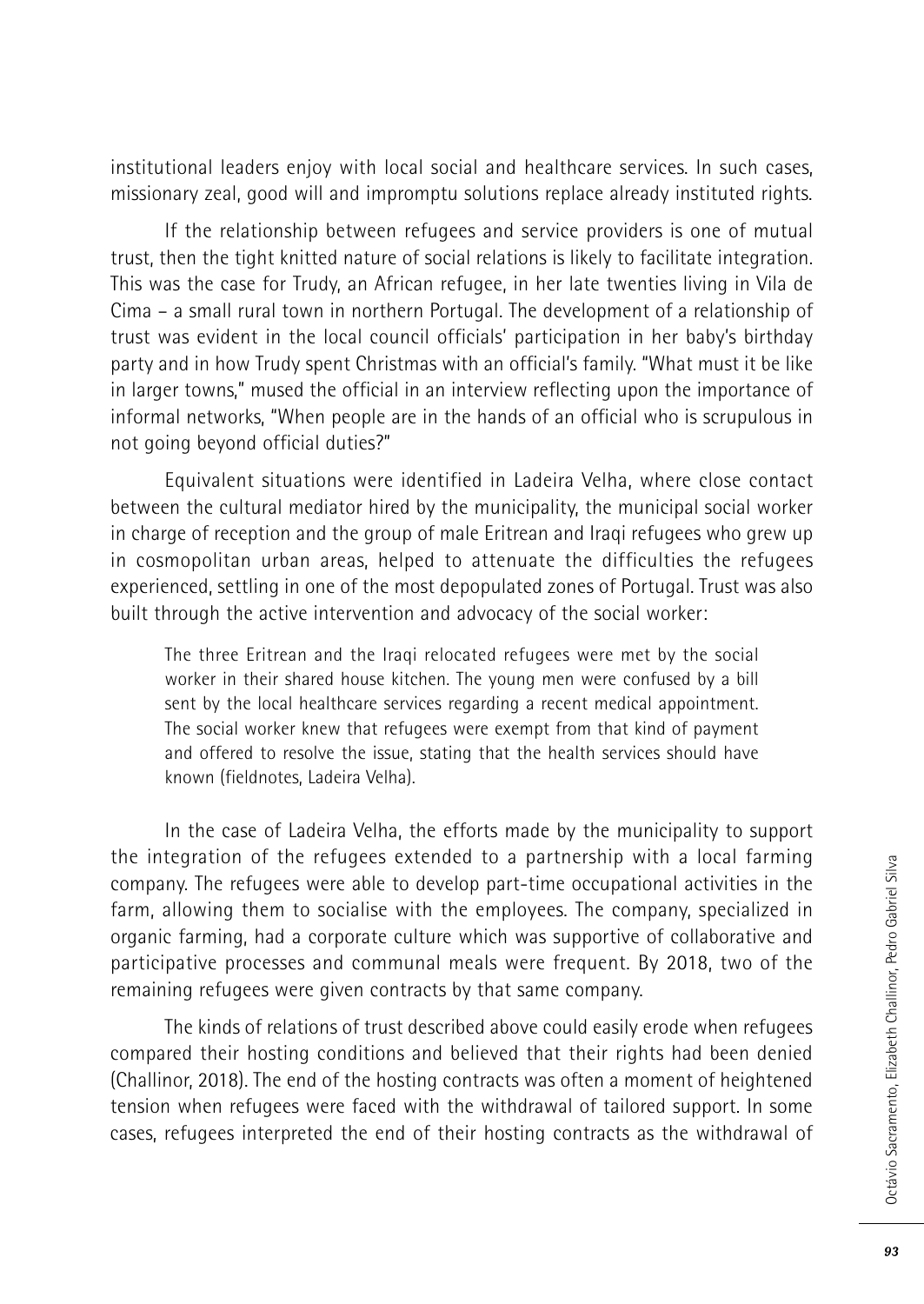international protection to which they knew they were entitled. Such was the case of the refugee who had gone to Germany with his elderly father where he had been told by a lawyer that if he presented proof that Portugal was no longer providing international protection, he could claim asylum in Germany. Although the end of the hosting contract did not constitute a legal equivalent to the withdrawal of international protection, this is how it was experienced by some refugees as the following statement from a refugee hosted in Vila Real testifies: "once the contract is finished, they throw us out like rubbish".

### 5. Refugees' quest for a place and belonging

Many refugees gave examples of how the grass was greener elsewhere. Ibrahim knew Pakistanis who had moved to Germany and to Italy where, according to their reports, they received more money and better assistance. Another refugee quoted the prices of tomatoes in Germany to illustrate how much cheaper they were than in Portugal. Many refugees reported that language classes for refugees in Germany were given for five hours a day, five days a week, in stark contrast to the two weekly twohour sessions offered in Portugal, if and only there were twenty-five students to make up a class. This kind of information circulates through the *mobile commons* referred to above (Papadopoulos & Tsianos, 2013) and has a direct impact upon refugees' expectations.

Refugees also made comparisons with their own former experiences elsewhere. The following words, translated from Arabic, were posted on the Facebook page of a 17-year-old Syrian who had been resettled from Egypt ten months before with her parents and twin brothers in Santa Maria:

A country where you live and a country that lives in you… Egypt is the country that gave me the most She gave me the cutest and sweetest people, days and memories Grateful for every moment you lived Oh God, may God make a date with you soon.

Her words testify to the analytical shortcomings of the terms *settlement* or *resettlement* to refer to refugees' quest for a place and belonging since their "affiliations, belonging, affinities, and movements traverse and intersect various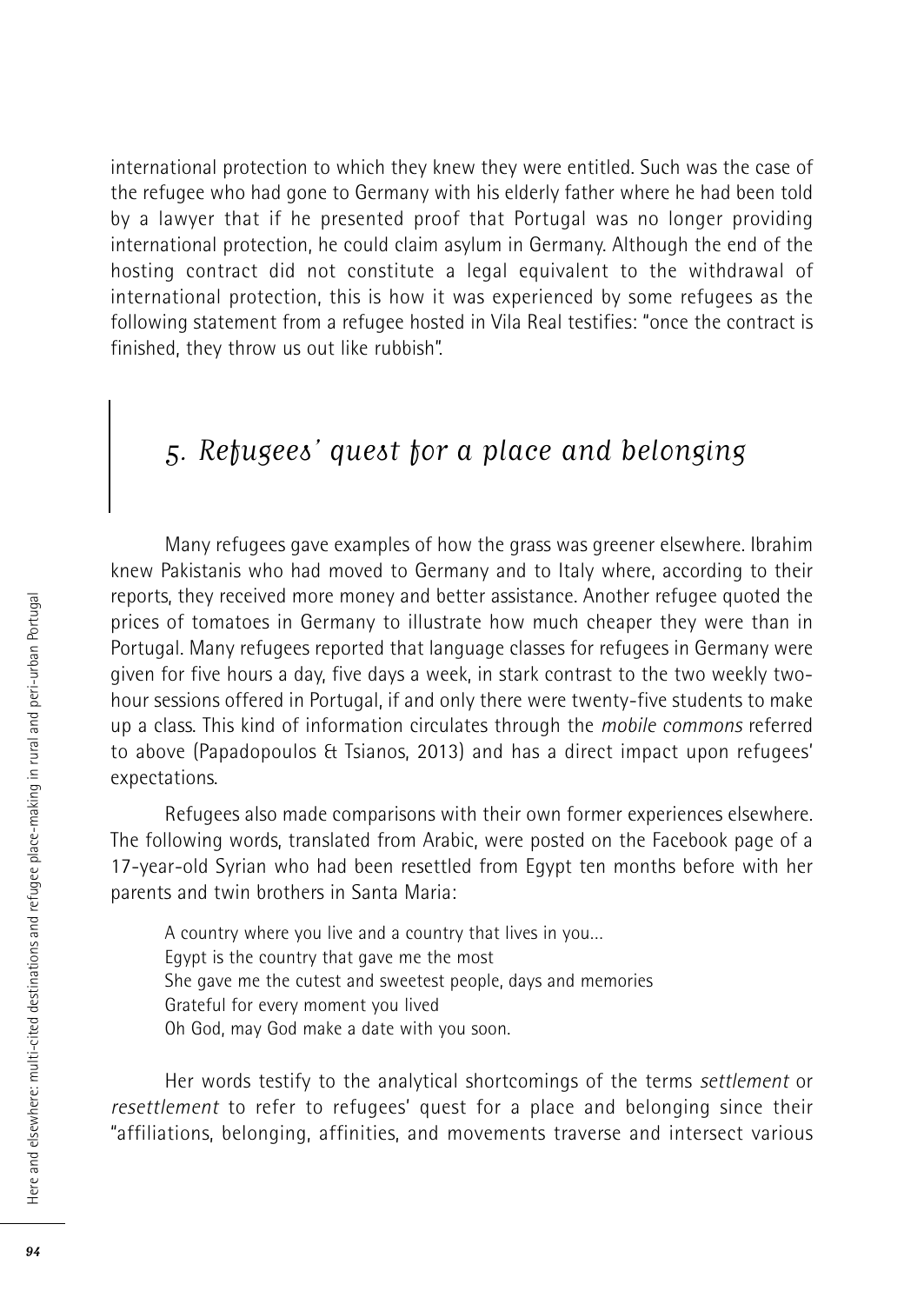borders and boundaries, establish associations, assemblages, and solidarities" (Isin, 2018, p. 121) which render them if not physically, often mentally and emotionally settled in mobility. The family had arrived in November 2019 and four months later the lockdown caused by the COVID-19 pandemic had prevented the language classes from starting, hindering the parents' perspectives of finding work. The father complained that he had lost 10 months of his life and he could not guarantee that they would stay in Portugal if he and his wife had not found work by the end of the hosting contract.

In situations where trust had not been broken, the tight-knit nature of social relations in small communities could facilitate the creation of a sense of belonging through the mobilization of solidarities. An Iraqi family relocated to a rural location in mid-2020, for example, was able to build community relations, brokered by a social worker and facilitated by their Catholic faith, enabling them to participate in Church activities. Although they were unemployed, the solidarity of neighbours opened the door for the parents to engage in informal work, cleaning houses. The mobilization of local solidarities could also cause discomfort when refugees felt that they represented downward social mobility. Such was the case of a 30-year-old refugee mother from Syria, resident in Portugal for three years, who expressed her feelings towards the offer of cleaning jobs in people's houses, made to her by an official from a local council:

I remembered my life and I felt like I was going down. I went home and cried. I used to have a cleaner in my house. The life I had before: when I was hungry, I just went to eat in a restaurant. When I was bored, I went shopping… to the hairdressers to change my hair style. I used to use contact lenses to change the colour of my eyes. They were cheap in Syria. Now I need things and can't buy them. I have to work hard now to try to go back to the life that I had before. But it is embarrassing for me to work in this kind of work. I spent all my life studying; not to be a cleaner. I always socialized with people from a higher social class to improve.

Her words illustrate how the quest for place and belonging is also a quest for social identity and recognition. Unable to join her family members who were settled in another European country, she spent many hours talking with them through social media and often received parcels from them through the post. She hoped to leave Portugal and join them as soon as she had acquired Portuguese nationality: the ultimate formal symbol of integration in Portugal represented for her, a means of onward mobility within the Schengen Area.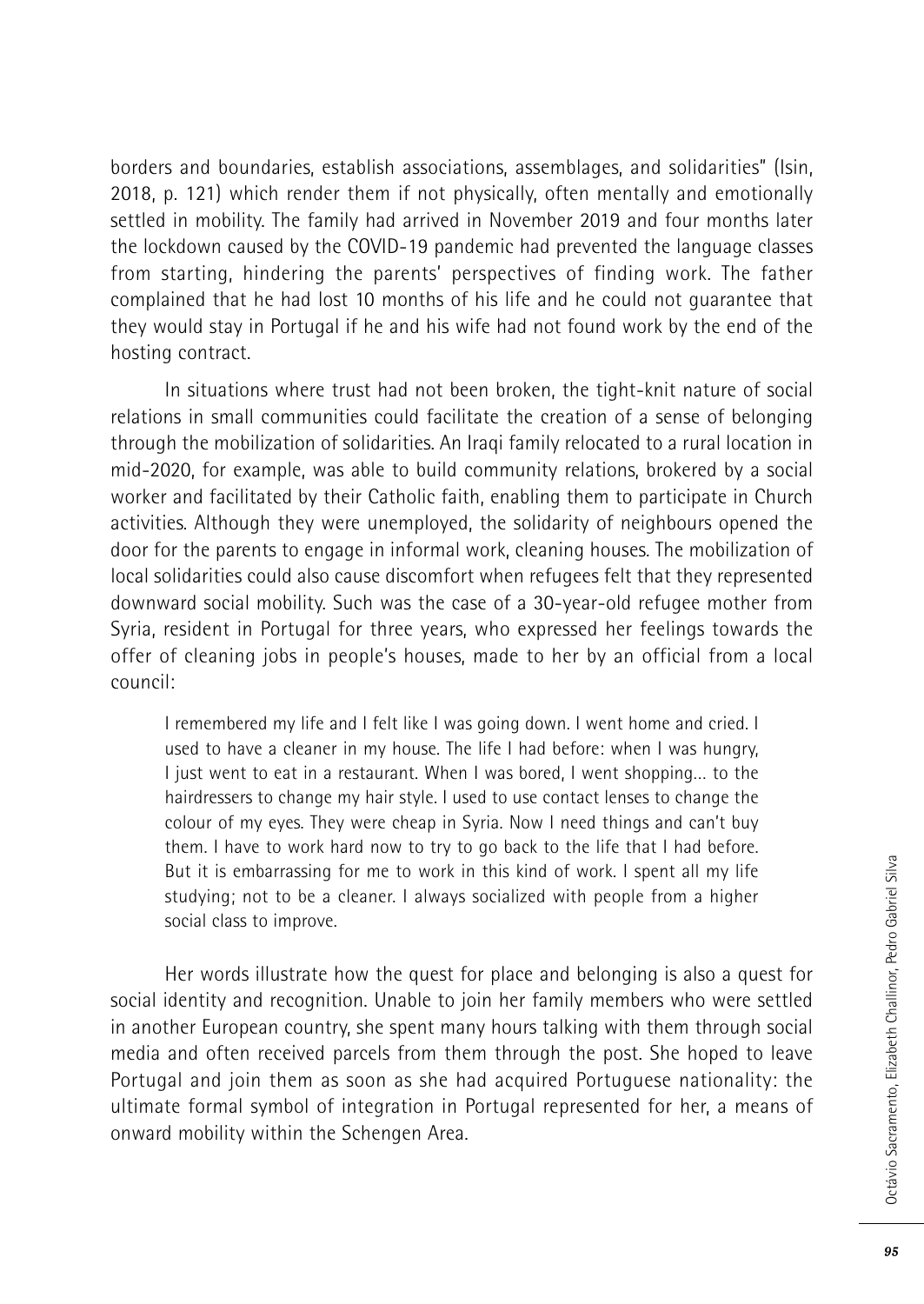### 6. Conclusion

The empirical data presented in this article elucidates the significance of place for refugee reception in Portugal by illustrating how the characteristics of rural and peri-urban locations impact upon integration processes. The data also reveals how refugee experiences of these in loco shortcomings are exacerbated by their multicited belongings: elsewhere constitutes a significant factor in colouring their subjectivities. The dispersal strategy adopted by the government was supply rather than incentive led: refugees were hosted in places according, above all, to the availability of accommodation and institutions willing to host refugees, with very little, if any attempts to match professional profiles or work experience with the local labour market or to take into account other personal preferences. These shortcomings of the Portuguese asylum system are also exacerbated by the socioeconomic challenges posed by the specific characteristics of rural locations described above, namely labour precariousness, unemployment and difficulties in acceding to market goods and to public services. Yet other characteristics, such as lower living costs, tranquillity and greater proximity between social, political and public services also offer opportunities, including the increased potential for mobilizing the social capital of local actors to compensate for these shortcomings and facilitate integration through closer community relations.

Refugees' expectations were also shaped by past experiences in other locations and by their participation in social media communities. Whilst we did do not conduct direct fieldwork on digital communications, the article illustrates how the comparisons that we heard refugees make to other locations were only possible due to their digital relations. We found that our field sites were part of a network of *multicited destinations*, as refugees discussed each others' hosting conditions, comparing locations, services, housing, benefits received, language training and so forth, not only across Portugal but across other European countries. These comparisons had concrete effects, as refugees then made demands upon their hosting institutions citing these other experiences, which then impacted upon expectations and relationships, accentuating the ambiguities referred to above. As such, the data warns against the pitfalls of *methodological ruralism*, since the potential impact of the specific characteristics of rural and peri-urban areas cannot be determined a priori, or wholly in situ. By avoiding the trap of *methodological ruralism* and taking into account the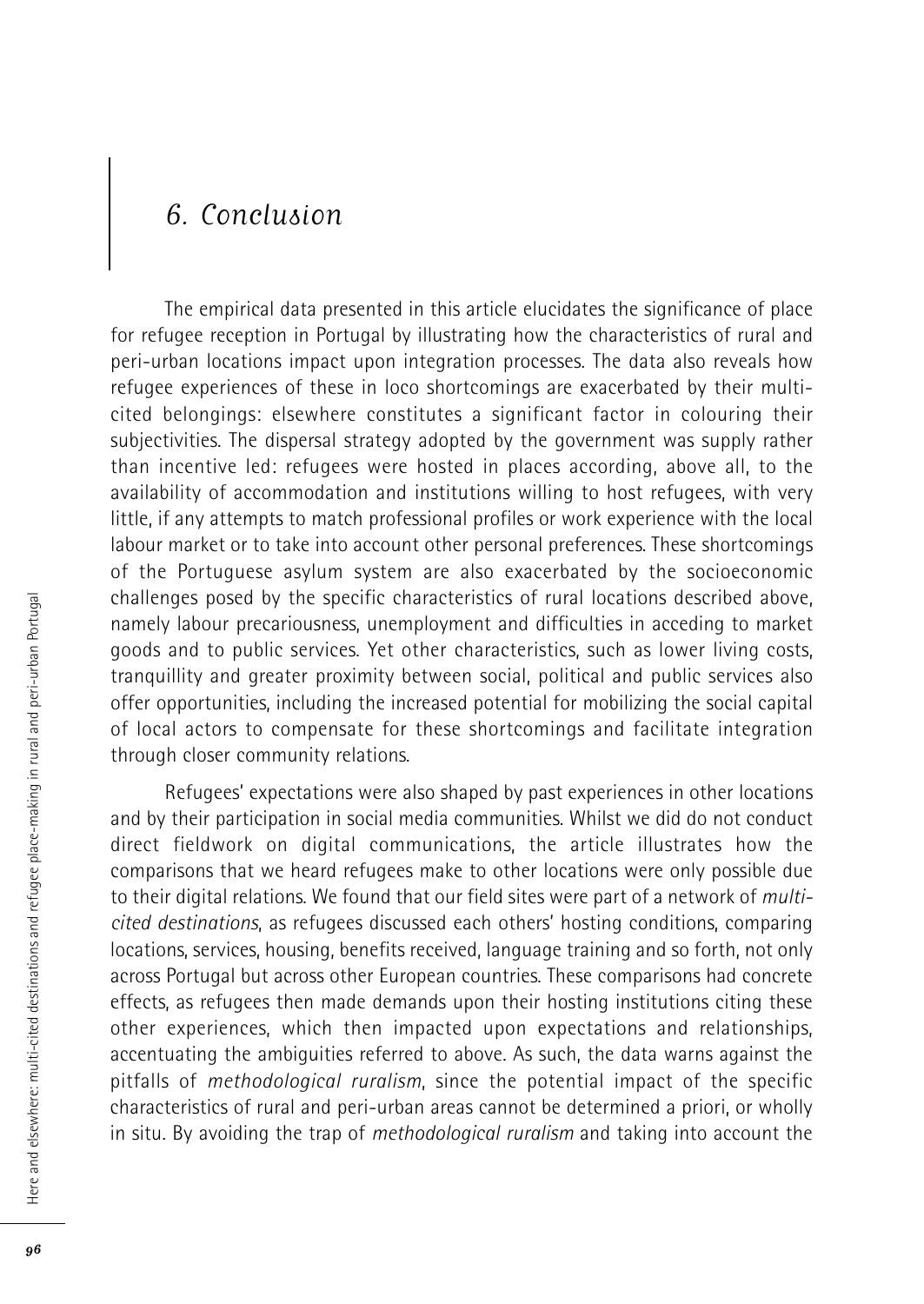digital connections that affectively link subjects located in different places/countries, we contributed to fill a research gap in the study of refugee reception and integration processes. This contribution was mainly due to the understanding that the subjectivities of refugees and their integration and place-making are inseparable from the translocal social spaces in which their daily lives are inscribed.

Empirical observation requires looking both through a magnifying glass to capture the impact of the local characteristics and interpersonal relations in rural and peri-urban locations which may facilitate or obstruct integration prospects, and a telescope to observe the influence of wider inter-connected processes and other locations. Reception and integration policies should themselves be sensitive to the multiple socio-territorial scales of refugee belonging and find strategies that strengthen the integrative potential of their translocal and transnational relations. Building on the experiences that refugees bring with them, policies could encourage collective forms of organization for refugees and their formal involvement in the process of welcoming and integrating new refugees.

# 7. Acknowledgements

This work is supported by national funds, through the FCT – Portuguese Foundation for Science and Technology under the project UIDB/04011/2020 (CETRAD-UTAD), the project PTDC/FER-ETC/30378/2017 (IFILNOVA), and the project UIDB/04038/2020 (CRIA).

## 8. References

- Adam, F., Föbker, S., Imani, D., Pfaffenbach, C., Weiss, G., & Wiegandt, C. (2020). Municipal housing strategies for refugees. In B. Glorius, & J. Doomernik (eds.), *Geographies of asylum in Europe and the role of European localities* (pp. 201-223). Springer: Cham.
- Ager, A., & Strang, A. (2008). Understanding integration: A conceptual framework. *Journal of Refugee Studies*, *21*(2), 166-191. https://doi.org/10.1093/jrs/fen016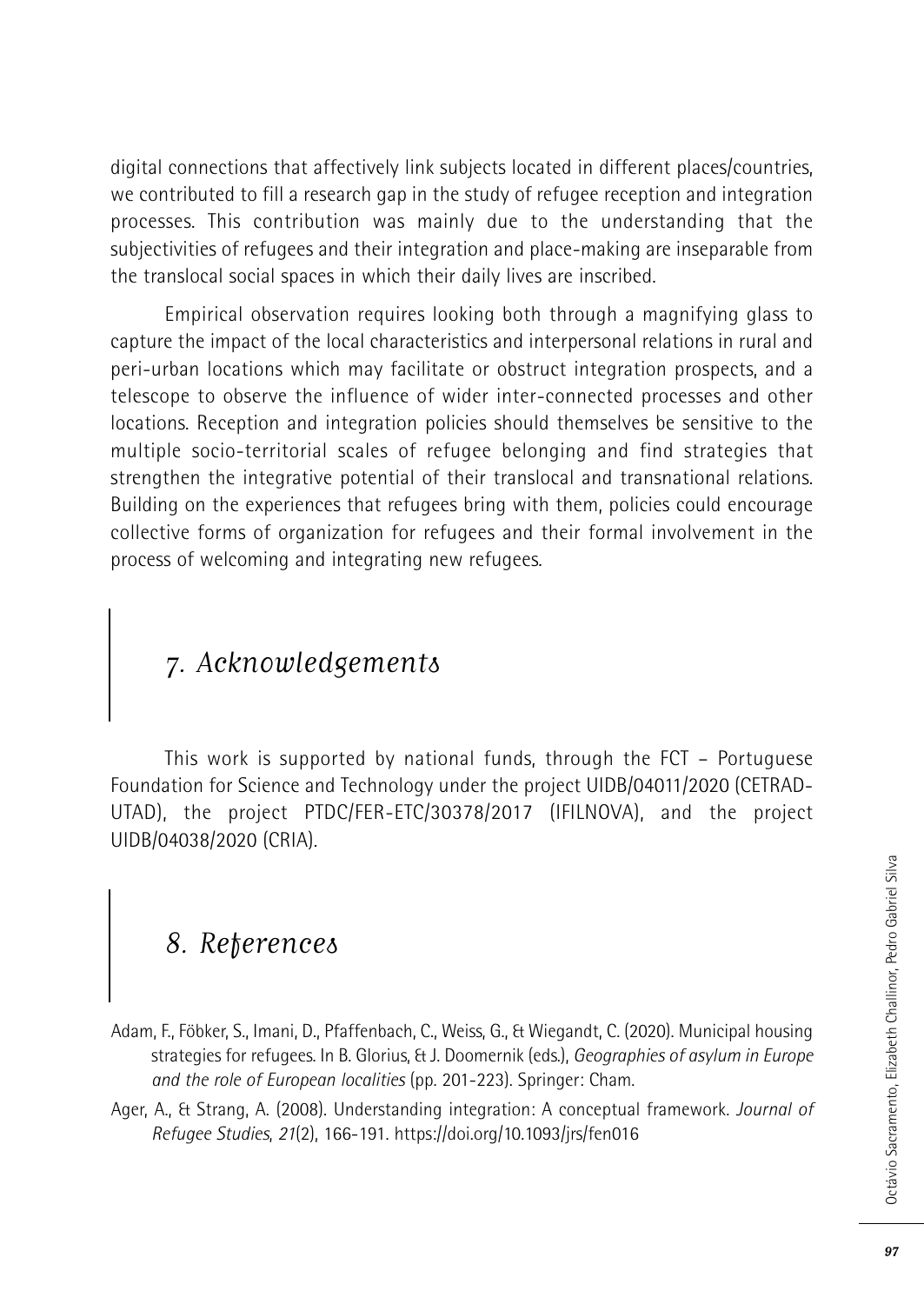- Aigner, A. (2019). Housing entry pathways of refugees in Vienna. *Housing Studies*, *34*(5), 779- 803. https://doi.org/10.1080/02673037.2018.1485882
- Alencar, A. (2018). Refugee integration and social media: A local and experiential perspective. *Information Communication and Society*, *21*(11), 1588-1603. https:// doi.org/10.1080/1369118X.2017.1340500
- Alinejad, D., & Ponzanesi, S. (2020). Migrancy and digital mediations of emotion. *International Journal of Cultural Studies*, *23*(5), 621-638. https://doi.org/10.1177/1367877920933649
- Alto Comissariado para as Migrações (2017). *Relatório de avaliação da política portuguesa de acolhimento de pessoas refugiadas*. Retrieved from: https://www.acm.gov.pt/ documents/10181/27754/Relatorio\_Acolhimento+Pessoas+Refugiadas\_Dez.2017. pdf/d21546b3-7588-483d-92a3-fa8185d61b5b (12/01/2022).
- Antonsich, M. (2010). Searching for belonging. *Geography Compass*, *4*(6), 644-659.
- Barth, H., & Zalkat, G. (2021). Refugee entrepreneurship in the agri-food industry: The Swedish experience.*Journal of Rural Studies*, *86*(August), 189-197. https://doi.org/10.1016/j.jrurstud.2021.06.011
- Basch, L., Glick-Schiller, N., & Szanton-Blanc, C. (1994). *Nations unbound. Transnational projects, postcolonial predicaments and deterritorialized nation-states*. Routledge.
- Bisaschi, L., Romano, F., Carlberg, M., Carneiro, J., Ceccanti, D., Calofir, L., & Skinner, I. (2021). *Transport infrastructure in low-density and depopulating areas*. Retrieved from: https://www.europarl.europa.eu/RegData/etudes/STUD/2021/652227/IPOL\_STU (2021)652227\_EN.pdf (12/01/2022).
- Bloem, J. (2014). Refugees in rural communities: A win-win. *National Agricultural & Rural Development Policy Center*. Retrieved from: https://www.nardep.info/wp-content/uploads/ 2020/09/Brief34\_RefugeesinRuralAmerica.pdf
- Bock, J. J. (2018). Migrants in the mountains: Shifting borders and contested crisis experiences in rural Germany. *Sociology*,*52*(3), 569-586. https://doi.org/10.1177/0038038518759459
- Brun, C. (2001). Reterritorializing the relationship between people and place in refugee studies. *Geografiska Annaler-Human Geography*, *83*(1), 15-25.
- Challinor, E. (2012). Mobile communications and belongings: Cape Verdeansin Portugal. *Identities- Global Studies in Culture and Power*, *19*(3), 303-319. https://doi.org/10.1080/1070289X.2012.699875
- Challinor, E. (2018). Refugee hospitality encounters in Northern Portugal. *Migration and Society*, *1*(1), 96-110. https://doi.org/10.3167/arms.2018.010109
- Christensen, A. D., & Jensen, S. Q. (2012). Doing intersectional analysis: Methodological implications for qualitative research. *NORA-Nordic Journal of Feminist and Gender Research*, *20*(2), 109-125. https://doi.org/10.1080/08038740.2012.673505
- Colvin, J. (2018). Voices of newly arrived refugee women. *Journal of Intercultural Communication Research*, *47*(6), 581-595. https://doi.org/10.1080/17475759.2018.1530292
- Darling, J. (2016). Asylum in austere times: Instability, privatization and experimentation within the UK asylum dispersal system. *Journal of Refugee Studies*, *29*(4), 483-505. https://doi.org/10.1093/jrs/few038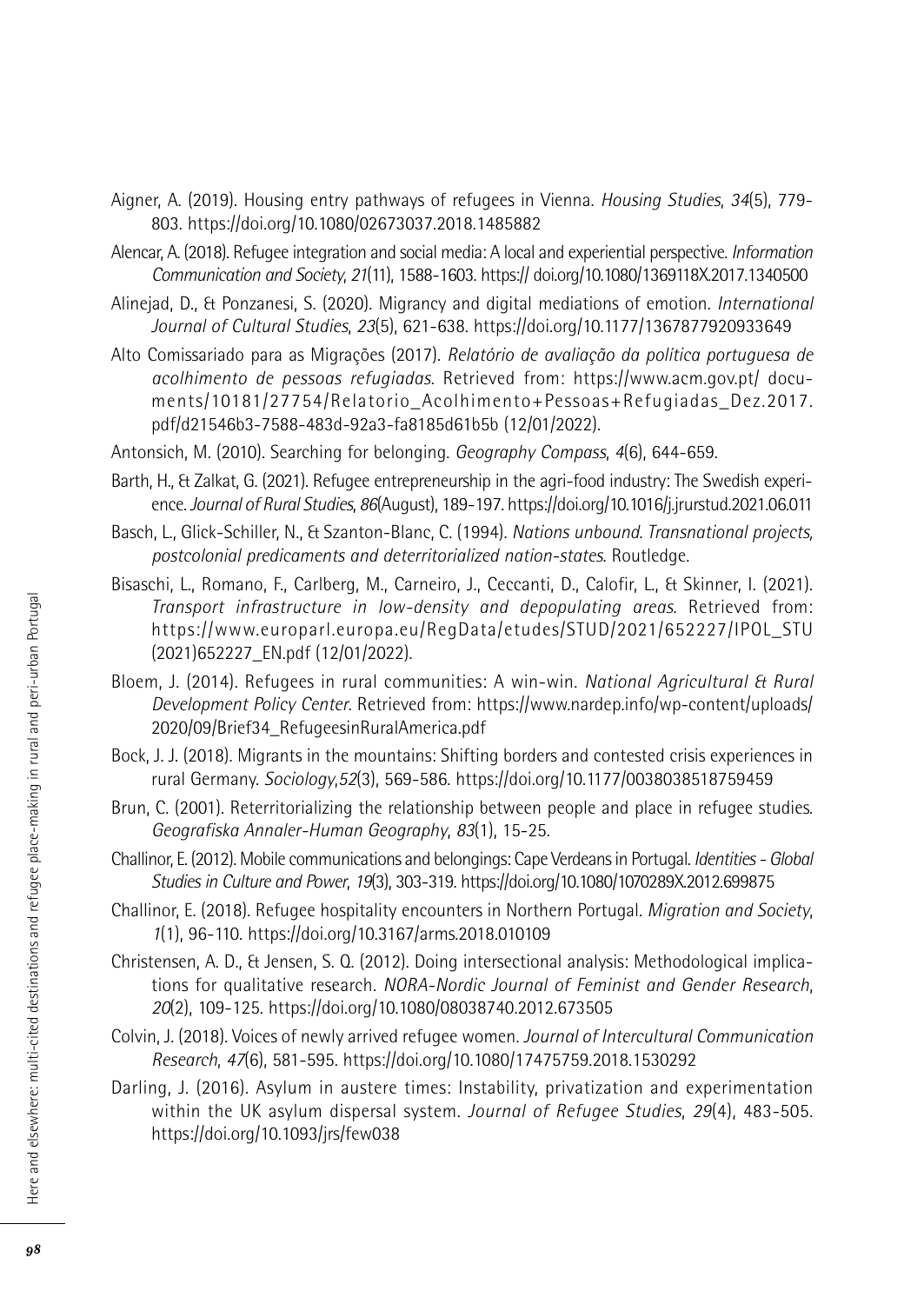- De Genova, N., Garelli, G., & Tazzioli, M. (2018). Autonomy of Asylum? The autonomy of migration undoing the refugee crisis script. *South Atlantic Quarterly*, *117*(2), 239-265. https://doi.org/10.1215/00382876-4374823
- Falzon, M. A. (ed.). (2016). *Multi-sited ethnography: Theory, praxis and locality in contemporary research.* Routledge.
- Fassin, D. (2015). La economía moral del asilo. *Revista de Dialectologia y Tradiciones Populares*, *70*(2), 277-290. https://doi.org/10.3989/rdtp.2015.02.001.02
- Fozdar, F., & Hartley, L. (2013). Civic and ethno belonging among recent refugees in Australia. *Journal of Refugee Studies*, *27*(1), 126-144. https://doi.org/10.1093/jrs/fet018
- Gilhooly, D., & Lee, E. (2017). Rethinking urban refugee resettlement. *International Migration*, *55*(6), 37-55. https://doi.org/10.1111/imig.12341
- Glorius, B., Bürer, M., & Schneider, H. (2021). Integration of refugees in rural areas and the role of the receiving society: Conceptual review and analytical framework. *Erdkunde*, *75*(1), 51-60. https://doi.org/10.3112/erdkunde.2021.01.04
- Greiner, C., & Sakdapolrak, P. (2013). Translocality: Concepts, applications and emerging research perspectives. *Geography Compass*, *7*(5), 373-384. https://doi.org/10.1111/gec3.12048
- Haugen, S. (2019). "We feel like we're home": The resettlement and integration of Syrian refugees in smaller and rural Canadian communities. *Refuge*, *35*(2), 53-63. https://doi.org/10.7202/1064819ar
- Herslund, L., & Paulgaard, G. (2021). Refugees' encounters with Nordic rural areas: Darkness, wind and "hygge"!. *Frontiers in Sociology*, *6, 623686*. https://doi.org/10. 3389/fsoc.2021.623686
- Hyndman, J., & Giles, W. (2017). *Refugees in extended exile: Living on the edge*. Routledge, Taylor & Francis.
- Iaquinta, D., & Drescher, A. (2000). Defining the peri-urban: Rural-urban linkages and institutional connections. *Land Reform, Land Settlement and Cooperatives*, *2*(January), 8-26.
- Isin, E. (2018). Mobile peoples: Transversal configurations. *Social Inclusion*, *6*(1), 115-123. https://doi.org/10.17645/si.v6i1.1304
- Jentsch, B. (2007). Migrant integration in rural and urban areas of new settlement countries. *International Journal on Multicultural Societies*, *9*(1), 1-13.
- Ledstrup, M., & Larsen, M. (2018). From refugee to employee: Work integration in rural Denmark. *Forced Migration Review*, (58), 14-16.
- Leurs, K. (2019). Transnational connectivity and the affective paradoxes of digital care labour: Exploring how young refugees technologically mediate co-presence. *European Journal of Communication*, *34*(6), 641-649. https://doi.org/10.1177/0267323119886166
- McDonald-Wilmsen, B., Gifford, S., Webster, K., Wiseman, J., & Casey, S. (2009). Resettling refugees in rural and regional Australia. *Australian Journal of Public Administration*, *68*(1), 97-111. https://doi.org/10.1111/j.1467-8500.2008.00611.x
- Membretti, A., & Lucchini, F. (2020). Refugee reception and local development in the Italian mountains. In O. Sacramento, E. Challinor, & P. G. Silva (eds.), *Quest for refuge: Reception responses from the Global North* (pp. 261-281). Húmus.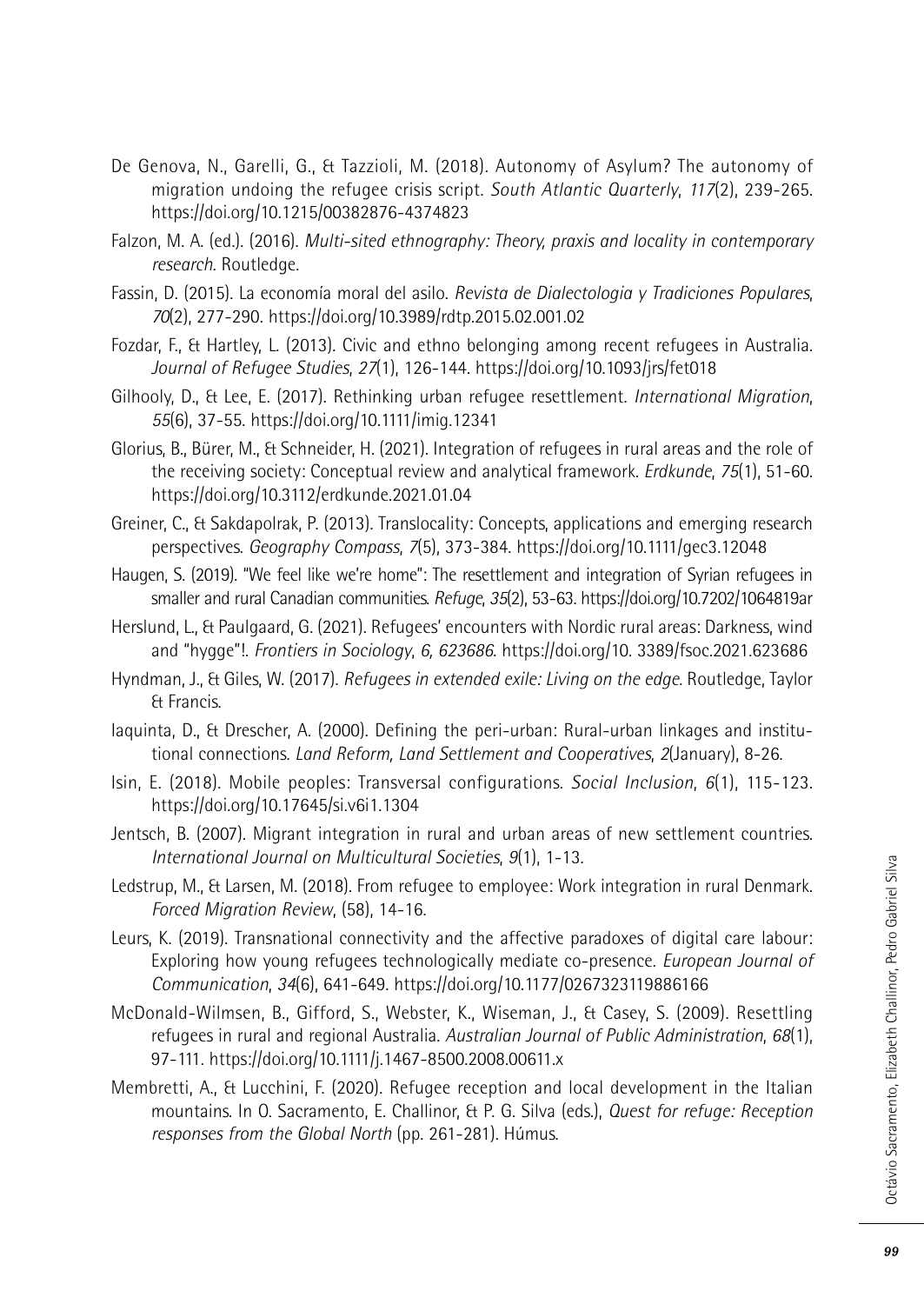- Mungai, N. (2013). Resettling refugees in rural areas: Africans, Burmese, Bhutanese and Afghans in the Riverina NSW, Australia. In A. Ragusa (ed.), *Rural lifestyles, community well-being and social change* (pp. 145-205). Bentham.
- OECD (2011). *OECD regions at a glance*. Retrieved from: https://www.oecd-ilibrary.org/doc server/reg\_glance-2011-en.pdf?expires=1593434228&id=id&accname=guest&checksum=11F2D23B7158205774B28BFD8C47869C
- Oliveira, C. (2020). *Entrada, acolhimento e integração de requerentes e beneficiários de proteção internacional em Portugal*. OM/ACM.
- O'Reilly, K. (2012). *Ethnographic methods*. Routledge.
- Papadopoulos, A. G., & Fratsea, L.-M. (2021). Migrant and refugee impact on wellbeing in rural areas: Reframing rural development challenges in Greece. *Frontiers in Sociology*, *6, 592750*. https://doi.org/10.3389/fsoc.2021.592750
- Papadopoulos, D., & Tsianos, V. (2013). After citizenship: Autonomy of migration, organisational ontology and mobile commons. *Citizenship Studies*, *17*(2), 178-196. https://doi.org/10.1080/13621025.2013.780736
- Platts-Fowler, D., & Robinson, D. (2015). A place for integration: Refugee experiences in two English cities. *Population, Space and Place*, *21*(5), 476-491. https://doi.org/10.1002/psp.1928
- Pollermann, K. (2016). Refugees and rural development: Chances from migration and challenges of integration. In *IAMO Forum 2016* (pp. 1-6). ZBW/Leibniz Information Centre for Economics.
- Proietti, P., & Veneri, P. (2019). The location of hosted asylum seekers in OECD regions and cities. *Journal of Refugee Studies*, *34*(1), 1243-1268. https://doi.org/10.1093/jrs/fez001
- Putnam, R. (2000). *Bowling alone: The collapse and revival of American community*. Simon & Schuster.
- Radford, D. (2016). "Everyday otherness": Intercultural refugee encounters and everyday multiculturalism in a South Australian rural town. *Journal of Ethnic and Migration Studies*, *42*(13), 2128-2145. https://doi.org/10.1080/1369183X.2016.1179107
- Sacramento, O., Challinor, E., & Silva, P. G. (eds.). (2020). *Quest for refuge: Reception responses from the Global North*. Húmus.
- Sacramento, O., & Silva, P. G. (2018). Entre direitos consagrados e constrangimentos operacionais: Dissonâncias estruturais no sistema português de acolhimento de refugiados. *Desenvolvimento e Sociedade*, (4), 7-20.
- Sacramento, O., Turtiainen, K., & Silva, P. G. (2019). Policies of refugee settlement and integration in Europe: The cases of Portugal and Finland. *European Journal of Migration and Law*, *21*(4), 409-434. https://doi.org/10.1163/15718166-12340059
- Salazar, N. (2011). The power of imagination in transnational mobilities. *Studies in Culture and Power*, *18*(6), 576-598. https://doi.org/10.1080/1070289X.2011.672859
- Sampson, R., & Gifford, S. M. (2010). Place-making, settlement and well-being: The therapeutic landscapes of recently arrived youth with refugee backgrounds. *Health and Place*, *16*(1), 116-131. https://doi.org/10.1016/j.healthplace.2009.09.004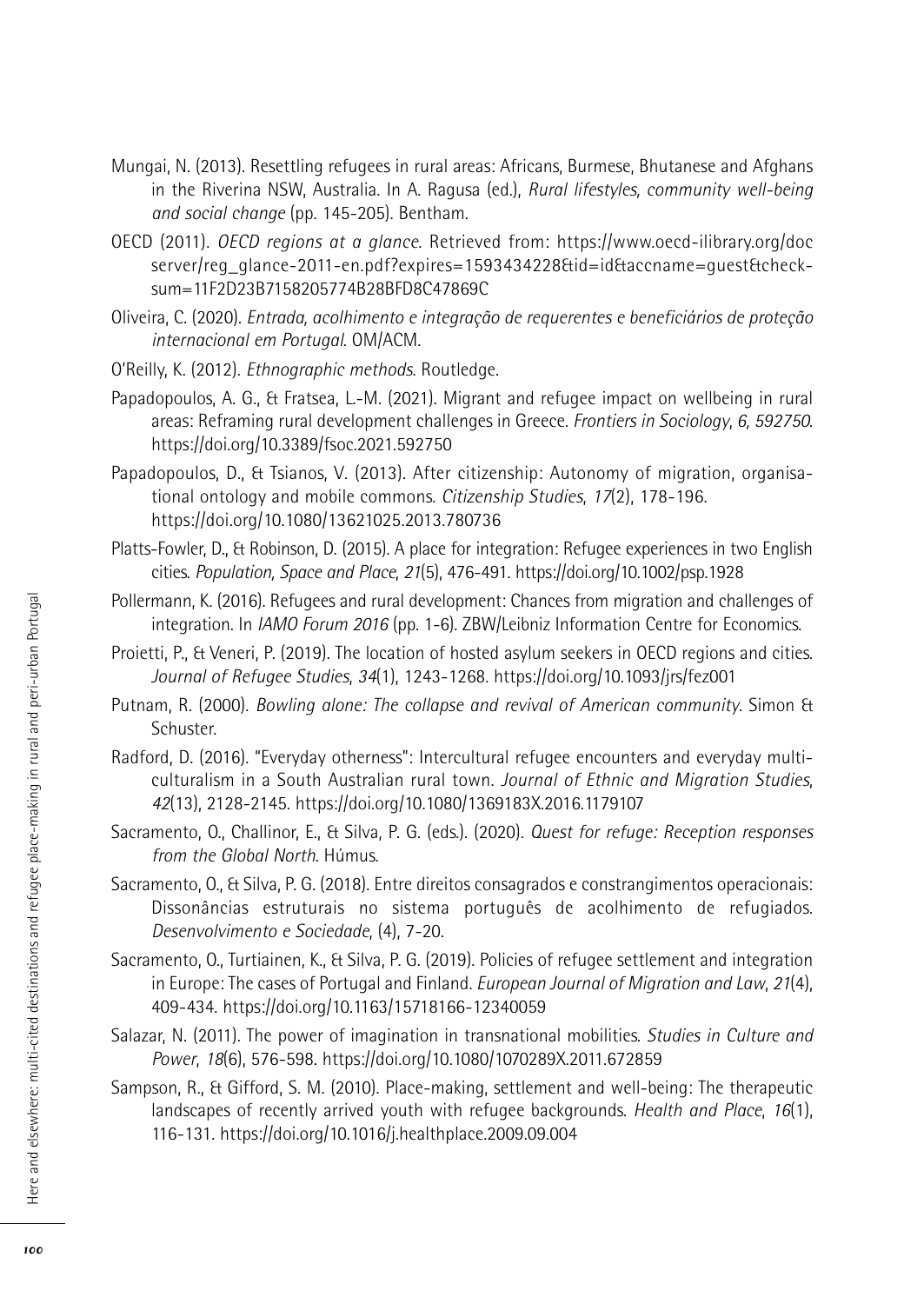- Schech, S. (2014). Silent bargain or rural cosmopolitanism? Refugee settlement in regional Australia. *Journal of Ethnic and Migration Studies*, *40*(4), 601-618. https://doi.org/10.1080/1369183X.2013.830882
- Shucksmith, M., & Brown, D. L. (2016). *Routledge international handbook of rural studies*. Routledge.
- Silva, P. G., & Sacramento, O. (2020). Constraints and creativity: Local responses to refugee settlement and integration in the Portuguese inland. In O. Sacramento, E. Challinor, & P. G. Silva (eds.), *Quest for refuge: Reception responses from the Global North* (pp. 171-193). Húmus.
- Sousa, L., & Costa, P. (2016). A evolução do direito de asilo e regimes de proteção a refugiados em Portugal (1975-2015). In S. David (ed.), *O contencioso do direito de asilo e proteção subsidiária* (pp.103-128). CEJ.
- Weidinger,T., & Kordel, S. (2020). Accessto and exclusion from housing over time: Refugees' experiences in rural areas. *International Migration*, (Special Issue), 1-18. https://doi.org/10.1111/imig.12807
- Wernesjö, U. (2015). Landing in a rural village: Home and belonging from the perspectives of unaccompanied young refugees. *Identities*, *22*(4), 451-467. https://doi.org/10.1080/1070289X.2014.962028
- Whyte, Z., Larsen, B., & Olwig, K. (2019). New neighbours in a time of change: Local pragmatics and the perception of asylum centres in rural Denmark. *Journal of Ethnic and Migration Studies*, *45*(11), 1953-1969. https://doi.org/10.1080/1369183X.2018.1482741
- Wimmer, A., & Glick-Schiller, N. (2003). Methodological nationalism, the Social Sciences, and the study of migration. *International Migration Review*, *37*(3), 576-610.
- Ziersch, A., Walsh, M., Due, C., & Duivesteyn, E. (2017). Exploring the relationship between housing and health for refugees and asylum seekers in South Australia: A qualitative study. *International Journal of Environmental Research and Public Health*, *14*(9), 1036. https://doi.org/10.3390/ijerph14091036
- Zorlu, A. (2017). Attitudes toward asylum seekers in small local communities. *International Migration*, *55*(6), 14-36. https://doi.org/10.1111/imig.12296